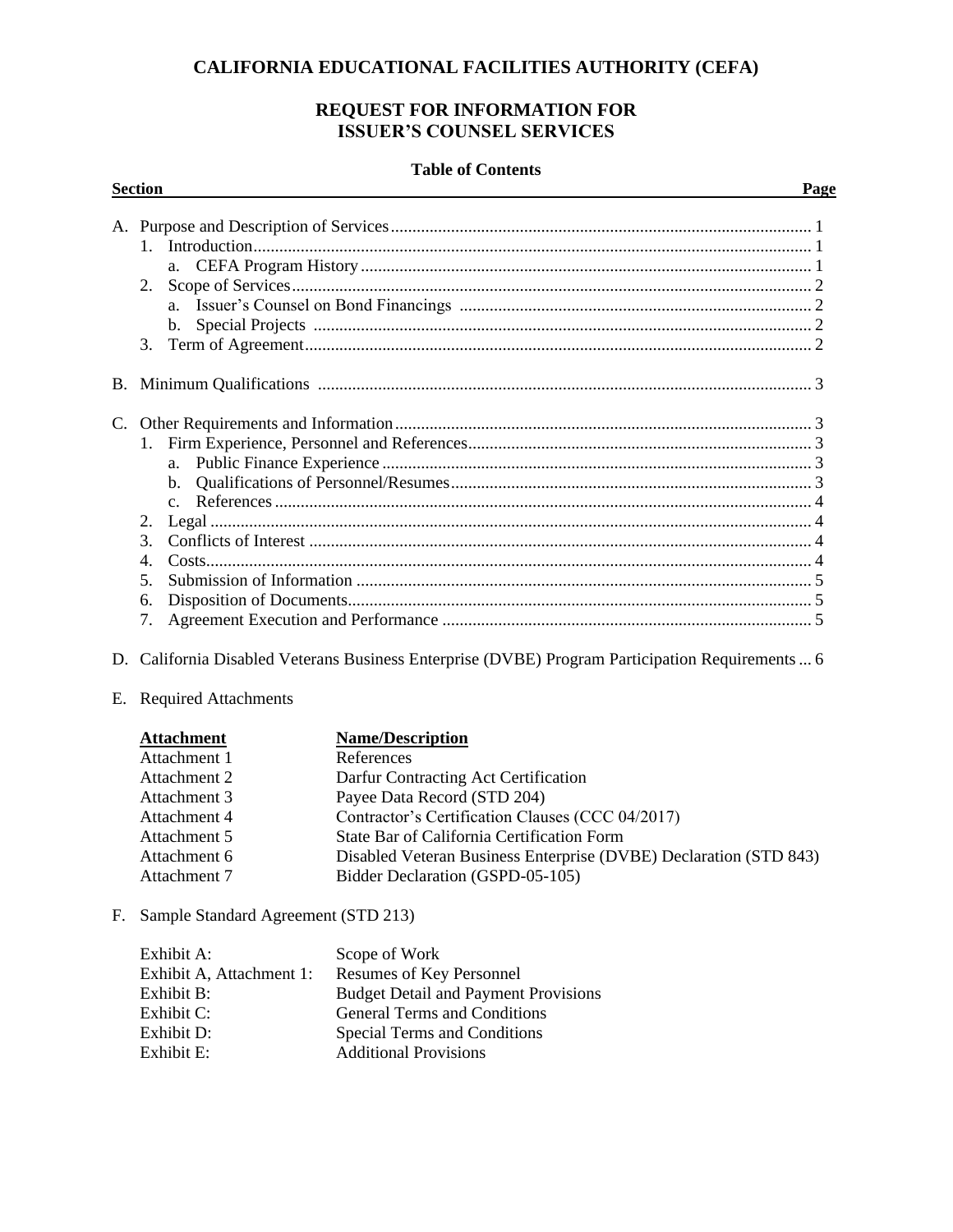#### **A. Purpose and Description of Services**

### **1. Introduction**

The California Educational Facilities Authority (CEFA or the Authority) seeks to retain three (3) law firms (Firm(s)) to serve as Issuer's Counsel who have the expertise in tax-exempt bond issuances of non-profit educational facilities. CEFA is required to use the Attorney General Office (AGO) as Issuer's Counsel. However, since early 2002, CEFA has maintained a small pool of outside Issuer's Counsel to be available on a case-by-case basis when authorized by the AGO to retain outside Issuer's Counsel to accommodate CEFA's workload.

In addition, outside Issuer's Counsel may be assigned to assist with special projects from time to time on a variety of bond and finance-related subjects. Special projects may consist of reviewing and revising CEFA's tax-exempt bond guidelines, creating template bond documents, identifying, addressing and potentially resolving common policy issues that tend to arise in these documents from transaction to transaction, and other specialized bond related issues. In addition, Issuer's Counsel may be requested to assist with audits by the Internal Revenue Service (IRS).

CEFA anticipates establishing a pool of three (3) Firm(s) to be used on an as-needed basis should CEFA receive consent from the AGO to obtain outside Issuer's Counsel. Allocation of assignments will depend on the availability of the pool, the nature of the assignment, and whether a potential or actual conflict of interest exists with the Firm(s). Firm(s) must disclose any business relationships, which may be construed to be potential or actual conflict of interest prior to a pending assignment. CEFA will review the availability of the pool prior to assignment and has the sole and exclusive authority to determine if a potential or actual conflict of interest exists. The Firm(s) must be free from actual conflicts of interest not only at the time of selection, but also throughout the term of the contract. The Firm(s) will provide on an as-needed basis, any and all legal services traditionally provided by Issuer's Counsel to bond financings including, but not limited to, review and comment on all relevant bond documents and issue an opinion of counsel in support of each bond transaction for which the Firm(s) is engaged.

The Firm(s) is expected to be technically and professionally capable of providing the services in all subject areas described in Section A, Item 2, "Scope of Services" and meet the "Minimum Qualifications" in Section B. CEFA anticipates September 1, 2022, as a contract start date, and the Firm(s) must be available at that time to assume services on an as-needed basis. CEFA anticipates entering into two-year contracts with a one-year option to renew for the described services with three (3) Firm(s).

#### a) CEFA Program History

Established in 1972 pursuant to statute, the Authority is a public instrumentality of the State of California and is authorized and empowered by the provisions of the California Educational Facilities Authority Act (the Act) to provide private institutions of higher education within the state an additional means by which to expand, enlarge, and establish dormitory, academic, and related facilities, to finance such facilities, and to refinance existing facilities through a tax-exempt revenue bond program.

Bond financings are usually brought to the Authority by an investment banking (underwriting) firm that serves as senior manager of the financing. Staff works together with the financing team to prepare the application for presentation to Authority board members. The Authority board meets monthly if there are any bond financing applications or action items for the agenda. The Authority consists of five members, including the State Treasurer, who serves as Chair, the State Controller, the Director of Finance, and two members appointed by the Governor. Since its establishment in 1972, CEFA has issued over \$14.39 billion in bonds and currently has approximately \$4.31 billion in outstanding bonds, as of December 2021. More information can be found on the Authority's website at [https://www.treasurer.ca.gov/cefa/.](https://www.treasurer.ca.gov/cefa/)

#### **2. Scope of Services**

#### a) Issuer's Counsel on Bond Financings

CEFA may request one of the Firm(s) in the pool to represent CEFA as Issuer's Counsel on a bond transaction(s). The Firm(s) will perform, in a manner that is timely and reasonable with respect to the following requirements of each transaction: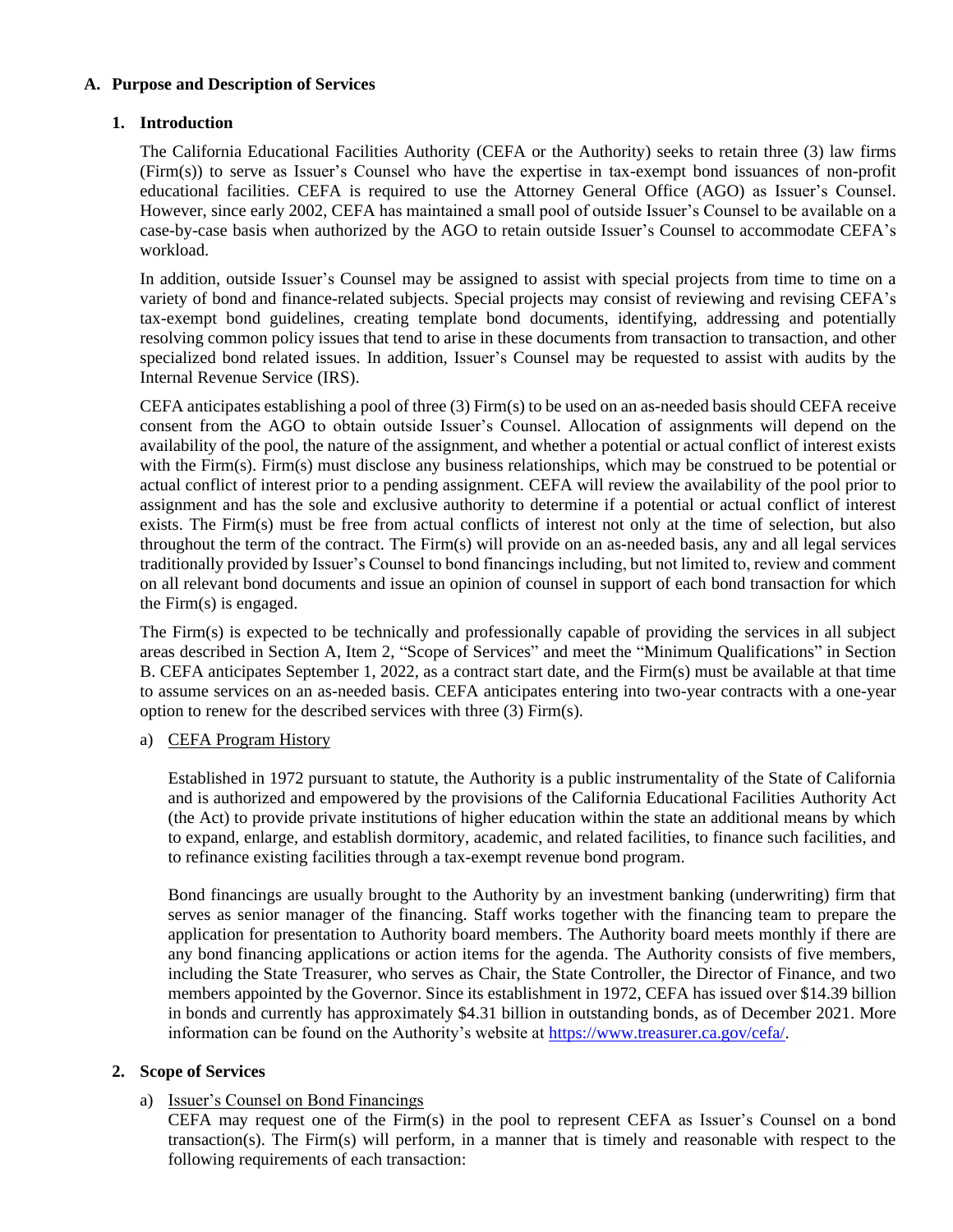- i) Review, edit, and advise CEFA with respect to all documents relevant to the bond transaction, including but not limited to the loan agreement, escrow agreement, indenture, tax certificate, bond purchase agreement, preliminary and final official statements, resolution, etc.
- ii) Attend and represent CEFA in meetings and conference calls relating to the transaction.
- iii) Identify and advise CEFA with respect to any legal issues relating to or arising from the transaction.
- iv) Prepare any documents deemed necessary to support Issuer's Counsel Opinions.
- v) Prepare legal opinions traditionally prepared by Issuer's Counsel to bond financings and as requested and necessary.
- vi) Represent CEFA's legal interests in connection with the transaction, and provide any other legal services requested by CEFA that are necessary and related to the transaction.
- vii) In all respects, as Issuer's Counsel, represent the best interests of CEFA and the State of California in all transactions and proceedings.
- viii) Be available on a regular, sometimes daily basis for consultations with CEFA staff, which may require travel to the office of CEFA, if necessary.
- b) Special Projects

From time to time, one of the Firm(s) in the pool may be assigned to assist CEFA with special projects on an as-needed basis. Special projects may include, but are not limited to the following:

- i) Assist in the review and revision of CEFA's tax-exempt bond guidelines.
- ii) Assist CEFA in creating template bond documents and identify, address, and resolve common policy issues that tend to arise in bond documents from transaction to transaction.
- iii) Assist in the creation and implementation of new financing programs including bond and equipment financing, loans, or grants.
- iv) Assist with audits by the IRS.
- v) Assist in other special projects relating to CEFA's bond and finance-related issues as CEFA may request from time to time.

#### **3. Term of Agreement**

The term of the agreement(s) will be for a two-year period with a one-year option to renew at CEFA's sole discretion. The term of the agreement(s) is expected to begin on September 1, 2022, pending the approval of the agreement(s) by CEFA and the State of California. The amount of the agreement(s) shall not exceed \$75,000, including any extension exercised by CEFA.

#### **B. Minimum Qualifications**

The Firm(s) must have, at a minimum, the following qualifications and experience:

- 1. An office established in the State of California.
- 2. Must be qualified to do business in the State of California.
- 3. All attorneys of the Firm who provide legal services to the State or CEFA must be active members of the State Bar of California.
- 4. Possess and maintain legal malpractice insurance in an amount not less than \$1,000,000. The Firm(s) must be able to provide evidence of malpractice insurance coverage for the Firm(s) and its attorneys, including coverage amounts. The evidence of coverage should indicate whether securities transactions are covered.
- 5. At least five (5) years of experience serving as issuers counsel, bond counsel, disclosure counsel or underwriter's counsel on educational facility tax-exempt financings.
- 6. Currently part of the State Treasurer's Office Qualified Bond Counsel Pool.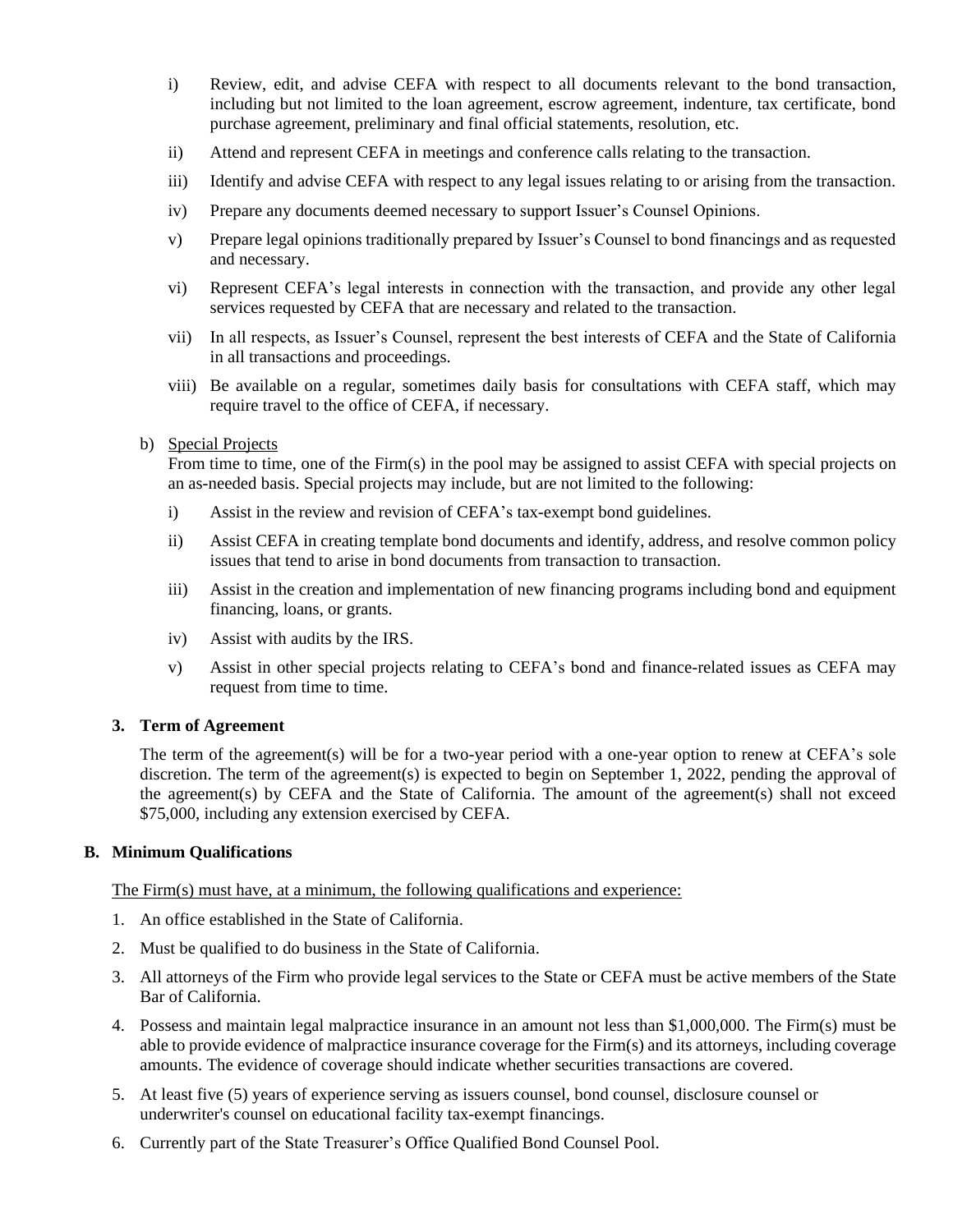7. Firm(s) must comply with the California Disabled Veteran Business Enterprise (DVBE) Program Participation Requirements described in Section D of this RFI.

#### **C. Other Requirements and Information**

#### **1. Firm Experience, Personnel, and References**

a) Public Finance Experience **–** Please briefly describe your firm's practice in areas of law related to public finance and provide a short history of the firm.

Describe your firm's qualifications and experience serving as counsel relating to the issuance of tax-exempt bonds for educational facilities during the last five (5) years. Include, at a minimum, the name of the issue, the name of the issuer, and the role of your firm. Discuss the overall experience of your firm that demonstrates your ability to successfully complete the "Scope of Services", Section A, Item 2.

b) Qualifications of Personnel/Resumes – Provide the resumes of key personnel and identify the personnel who will be providing the services if your firm is selected, including years and type of experience for each person. Experience should include number of years at the current firm as well as all prior relevant employment. CEFA expects the Firm(s) to assure that the quality and availability of its personnel assigned to this Agreement will be maintained over the term of the Agreement. Any changes in assigned personnel are at the discretion of the Firm(s), provided that any replacements have substantially the same or better qualifications and experience than the original personnel. Additionally, please include staff of subcontractors, if any.

Identify the role each person will serve in the contract, his/her title, and the percentage of the total firm effort that will be provided by that individual.

Provide detailed resumes for individuals who will be directly involved in providing the services under the Agreement, if selected, including any proposed subcontractors and their employees, if any.

c) References - Please submit a list of at least three (3) references for services performed within the last five years (which CEFA may contact) from municipal issuers for which your firm has provided legal services for tax-exempt bond issuances of non-profit educational facilities (Attachment 1).

### **2. Legal**

Describe any litigation or actions pending against your firm, any of its partners or any individual employed by the firm who would be providing services under the contract. Please include information about any criminal indictments or convictions against the firm or its attorneys where the charges involved an offering of municipal securities anywhere in the United States. Also, include information about any material pending legal action, or settlement or judgment involving a claim of fraud, whether civil or criminal.

#### **3. Conflicts of Interest**

Please disclose any business relationships, which may be construed to be potential conflicts of interest.

If your firm is representing a client in civil litigation in which the State is or may become an adverse party, please identify and describe each such action.

The Firm(s) will have a continuing requirement to disclose any client relationship, which involves a dispute or litigation with CEFA, or which involves representation of any entity associated with CEFA's programs that may be construed to be a potential conflict with the representation provided under the contract.

#### **4. Costs**

Services to CEFA would be on an as-needed basis, at CEFA's request, depending upon the volume of bond financing applications received, the ability of the AGO to provide legal services to CEFA, and other special projects and requirements of CEFA. CEFA reserves the right to cap fees paid on individual transactions.

Professional Services: Please provide the blended hourly rate for professional services, which is an average of the hourly rate for all professionals expected to provide services (Partner, Associate, etc.), not including paralegal or support services or for training of staff. The blended hourly rate will be the hourly rate your firm will be paid for professional services if a contract is entered into with CEFA. Please identify lead personnel and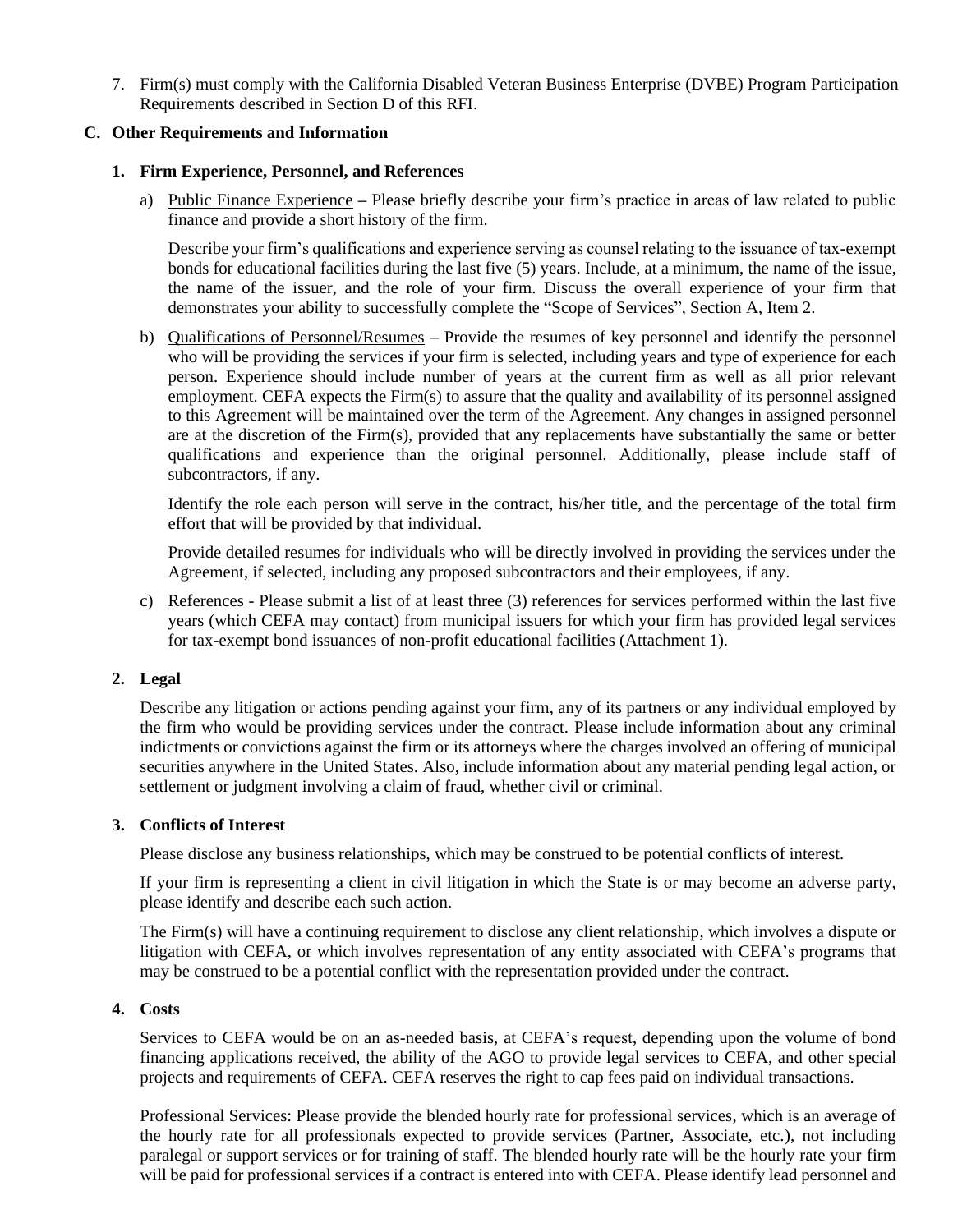identify all staff to be covered under "professional service" in the blended hourly rate. It is the responsibility of the Firm(s) to determine the blended hourly rate, based upon the expected participation of the various professionals.

Paralegal Services: Please provide the hourly rate for paralegal services, briefly describing the services to be provided. These rates **should not** be averaged into the professional services blended hourly rate or the support services rate. Paralegal services rate will be the hourly rate your firm will be paid for paralegal services if a contract is entered into with CEFA.

Support Services: Please provide the hourly rate for support services, briefly describing the services to be provided. These rates **should not** be averaged into the professional services blended hourly rate or the paralegal services rate. Support services rate will be the hourly rate your firm will be paid for support services if a contract is entered into with CEFA.

The Firm(s) must submit costs as follows:

| $\bullet$ | Blended hourly rate for professional services | $=$     | \$/hr. |
|-----------|-----------------------------------------------|---------|--------|
|           | • Hourly rate for paralegal services          | $=$     | \$/hr. |
|           | • Hourly rate for support services            | $=$ $-$ | \$/hr. |

Travel: Maximum hours billable for travel to CEFA may not exceed two hours, unless written prior approval from CEFA is obtained. Travel, transportation, and per diem expenses shall not exceed the rates payable to State employees. The Firm(s) will be compensated for hours expended by providing a detailed monthly invoice to CEFA.

Actual Expenses: Authorized actual expenses incurred will be limited to \$50.00 per transaction, including but not limited to, postage, mailing, courier, printing/reproduction costs, etc. unless written prior approval from CEFA is obtained. CEFA will not reimburse the printing of or the copying of electronically received/delivered documents for contractor's in-house use. Actual expenses must be itemized, and receipts must be attached to invoice.

#### **5. Submission of Information**

- a) In the opinion of CEFA, this RFI is complete and without need of explanation. However, if a firm has questions or needs clarification please email: [cefa@treasurer.ca.gov](mailto:cefa@treasurer.ca.gov) by July 1, 2022, before 12 p.m. Pacific Time.
- b) A minimum of one (1) unbound original and one (1) copy of the proposal must be submitted with the requested information, including all attachments. All responses to this RFI must be submitted in **both** hard copy **and** electronic copy (on USB flash drive) and received by CHFFA no later than 4:00 p.m. Pacific Time on **July 21, 2022**. Emailed or faxed submissions will not be accepted.

Responses must be mailed or delivered to the following address:

Mr. Chris Healy Compliance Officer California Educational Facilities Authority (CEFA) 915 Capitol Mall, Suite 435 Sacramento, CA 95814

c). Costs for developing and providing the requested information and in anticipation of any offer to enter into an agreement are entirely the responsibility of the Firm(s) and shall not be charged to CEFA or the State of California.

## **6. Disposition of Documents**

a) All documents submitted to CEFA will become the property of CEFA and the State of California and will be regarded as public records under the California Public Records Act (Government Code Section 6250 et seq.) and subject to review by the public.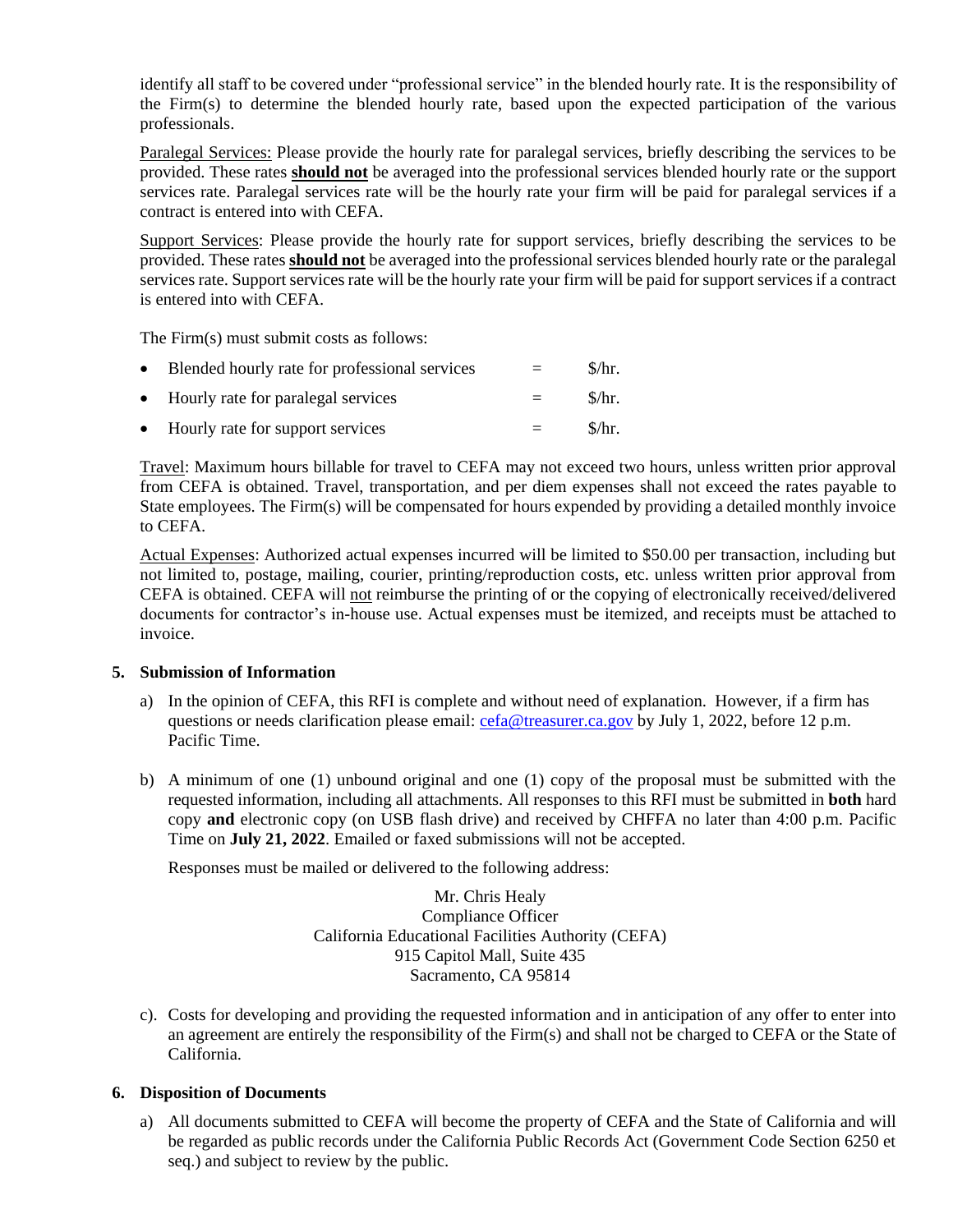b) Documents may be returned only at the Firm's expense unless such expense is waived by CEFA.

#### **7. Agreement Execution and Performance**

If selected, the Firm(s) must submit all Attachments, as well as execute a contract with the same terms and conditions as the sample contract.

Performance shall start no later than 30 days, or on the express date set by CEFA and the Firm(s), after all approvals have been obtained and the agreement(s) is fully executed. Should the Firm(s) fail to commence work at the agreed upon time, CEFA, upon five (5) days written notice to the Firm(s), reserves the right to terminate the agreement(s). In addition, the Firm(s) shall be liable to CEFA for the difference between the Firm's price and the actual cost of performing work by another contractor.

#### **D) California Disabled Veteran Business Enterprise (DVBE) Program Participation Requirements**

Firm(s) must meet the DVBE program participation requirements. Minimum DVBE participation is 3%. Firms who have been certified by California as a DVBE (or who are bidding rental equipment and have obtained the participation of subcontractors certified by California as a DVBE) must also submit a completed form STD. 843 (Disabled Veteran Business Enterprise Declaration). All disabled veteran owners and disabled veteran managers of the DVBE(s) must sign the form(s).

The DVBE package and other related information on the DVBE Program can be found at the Internet website [https://www.dgs.ca.gov/PD/Resources/Page-Content/Procurement-Division-Resources-List-Folder/How-to](https://www.dgs.ca.gov/PD/Resources/Page-Content/Procurement-Division-Resources-List-Folder/How-to-do-business-with-the-state-of-California)[do-business-with-the-state-of-California.](https://www.dgs.ca.gov/PD/Resources/Page-Content/Procurement-Division-Resources-List-Folder/How-to-do-business-with-the-state-of-California)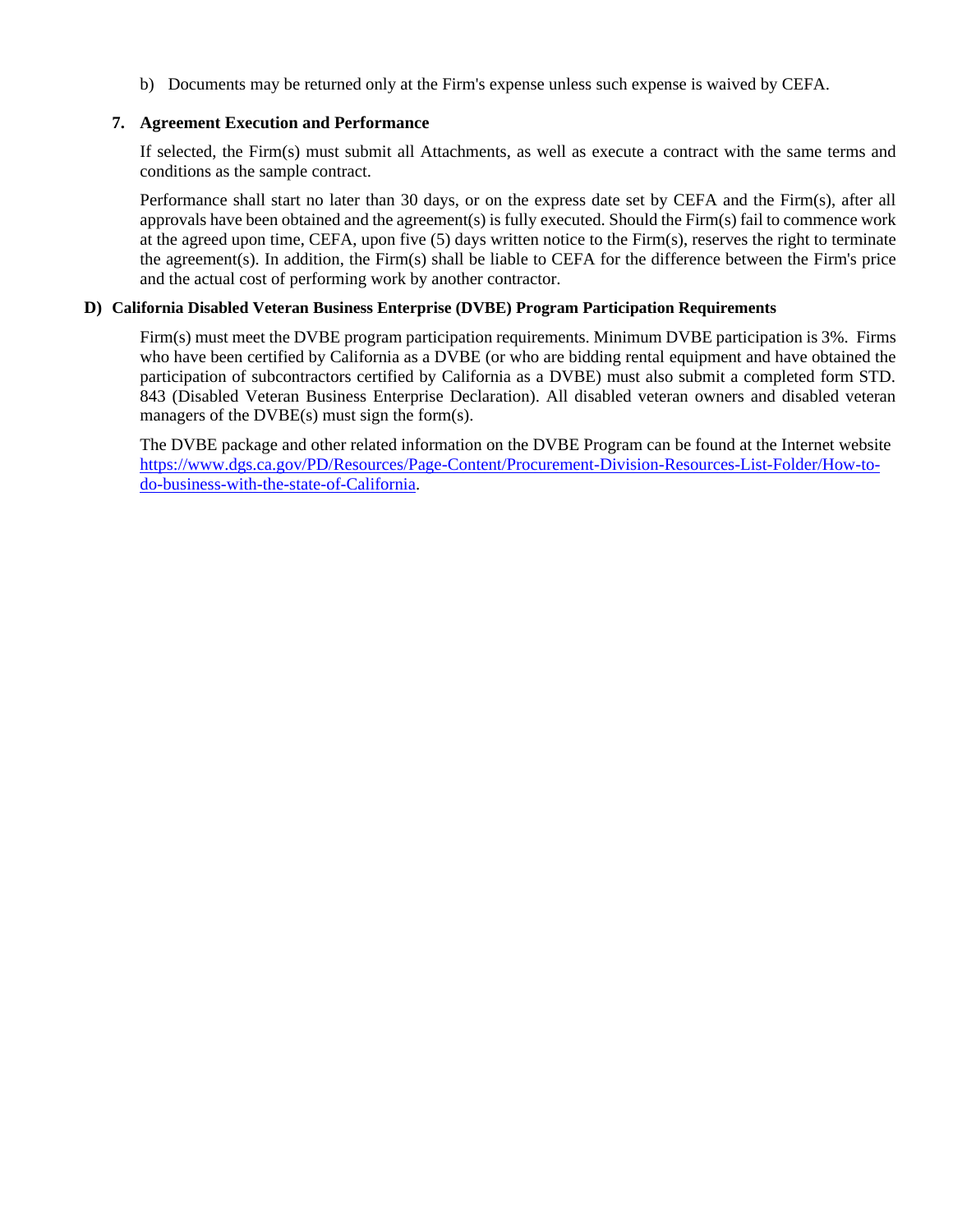# **E) Attachments**

All attachments must be submitted as part of the Firm's response to the Request for Information (RFI).

| <b>Attachment</b> | <b>Attachment Name/Description</b>                                |
|-------------------|-------------------------------------------------------------------|
| Attachment 1      | References                                                        |
| Attachment 2      | Darfur Contracting Act Certification                              |
| Attachment 3      | Payee Data Record (STD 204)                                       |
| Attachment 4      | Contractor's Certification Clauses (CCC 04/2017)                  |
| Attachment 5      | State Bar of California Certification Form                        |
| Attachment 6      | Disabled Veteran Business Enterprise (DVBE) Declaration (STD 843) |
| Attachment 7      | Bidder Declaration (GSPD-05-105)                                  |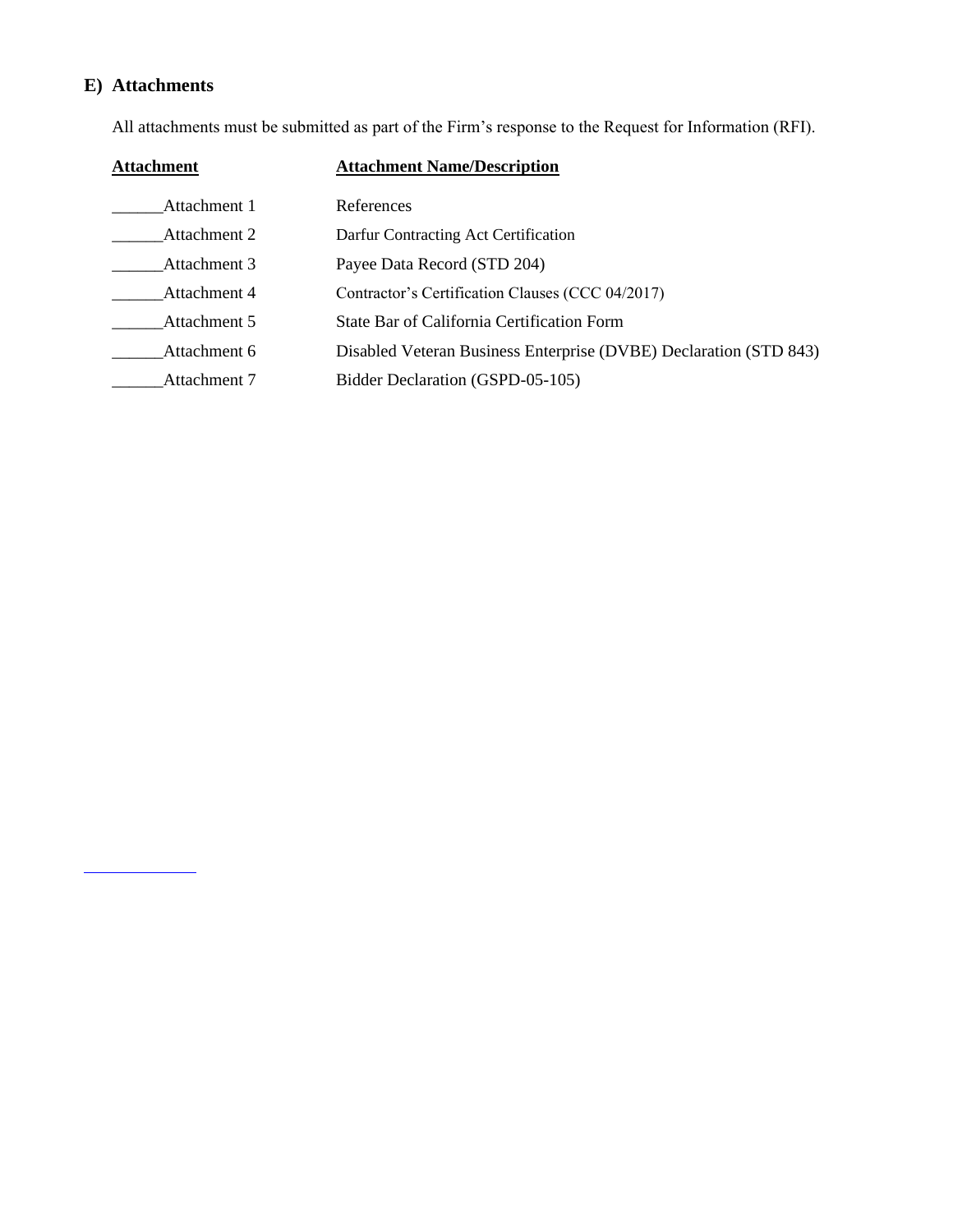#### **CEFA04-22**

#### **REFERENCES**

Submission of this attachment is mandatory. Failure to complete and return this attachment with your proposal will cause your proposal to be rejected and deemed nonresponsive.

Submit a list of at least three references (clients) to which the firm has provided similar accounting/auditing services within the past four (4) years and contact numbers for each. At least one reference must be from a California state or local governmental agency. If three references cannot be provided, please explain why on an attached sheet of paper.

|  | <b>REFERENCE 1</b> |
|--|--------------------|
|--|--------------------|

| Name of Firm          |      |                          |          |
|-----------------------|------|--------------------------|----------|
| <b>Street Address</b> | City | State                    | Zip Code |
| <b>Contact Person</b> |      | Telephone Number         |          |
| Dates of Service      |      | Value or Cost of Service |          |
|                       |      |                          |          |

Brief Description of Service Provided

| <b>REFERENCE 2</b>                    |      |                          |          |
|---------------------------------------|------|--------------------------|----------|
| Name of Firm<br><b>Street Address</b> | City | <b>State</b>             | Zip Code |
| <b>Contact Person</b>                 |      | <b>Telephone Number</b>  |          |
| Dates of Service                      |      | Value or Cost of Service |          |
|                                       |      |                          |          |

Brief Description of Service Provided

| <b>REFERENCE 3</b>    |      |                          |          |
|-----------------------|------|--------------------------|----------|
| Name of Firm          |      |                          |          |
| <b>Street Address</b> | City | <b>State</b>             | Zip Code |
| <b>Contact Person</b> |      | <b>Telephone Number</b>  |          |
| Dates of Service      |      | Value or Cost of Service |          |
|                       |      |                          |          |

Brief Description of Service Provided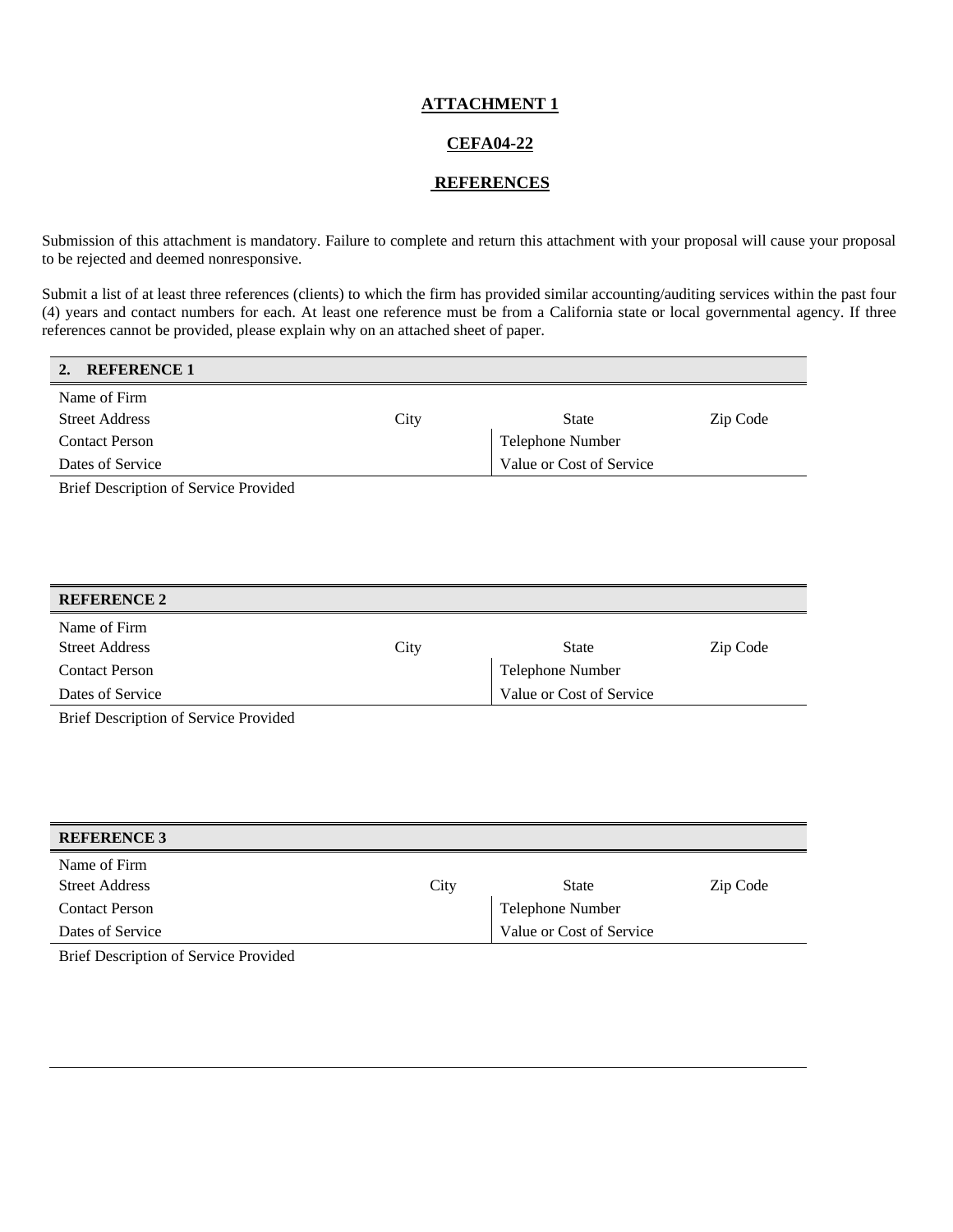## **CEFA04-22**

## **DARFUR CONTRACTING ACT CERTIFICATION**

Pursuant to Public Contract Code section 10478, if a bidder or proposer currently or within the previous three years has had business activities or other operations outside of the United States, it must certify that it is not a "scrutinized" company as defined in Public Contract Code section 10476.

Therefore, to be eligible to submit a bid or proposal, please insert your company name and Federal ID Number and complete only **one** of the following three paragraphs (via initials for Paragraph # 1 or Paragraph # 2, or via initials and certification for Paragraph # 3):

| Company/Vendor Name (Printed)                                           | $\parallel$ Federal ID Number |
|-------------------------------------------------------------------------|-------------------------------|
|                                                                         |                               |
| <b>Printed Name and Title of Person Initialing (for Options 1 or 2)</b> |                               |
|                                                                         |                               |

1. \_\_\_\_\_ We do not currently have, and have not had within the previous Initials three years, business activities or other operations outside of the United States.

**OR**

2. We are a scrutinized company as defined in Public Contract Code Initials section 10476, but we have received written permission from the Department of General Services (DGS) to submit a bid or proposal pursuant to Public Contract Code section 10477(b). A copy of the written permission from DGS is included with our bid or proposal.

## **OR**

3. We currently have, or we have had within the previous three years, Initials business activities or other operations outside of the United States, + certification but we certify below that we are not a scrutinized company below as defined in Public Contract Code section 10476.

#### **CERTIFICATION For # 3.**

I, the official named below, CERTIFY UNDER PENALTY OF PERJURY that I am duly authorized to legally bind the prospective proposer/bidder to the clause listed above in # 3. This certification is made under the laws of the State of California.

| $\parallel$ By (Authorized Signature)    |                                            |
|------------------------------------------|--------------------------------------------|
| Printed Name and Title of Person Signing |                                            |
| $\parallel$ <i>Date Executed</i>         | <b>Executed in the County and State of</b> |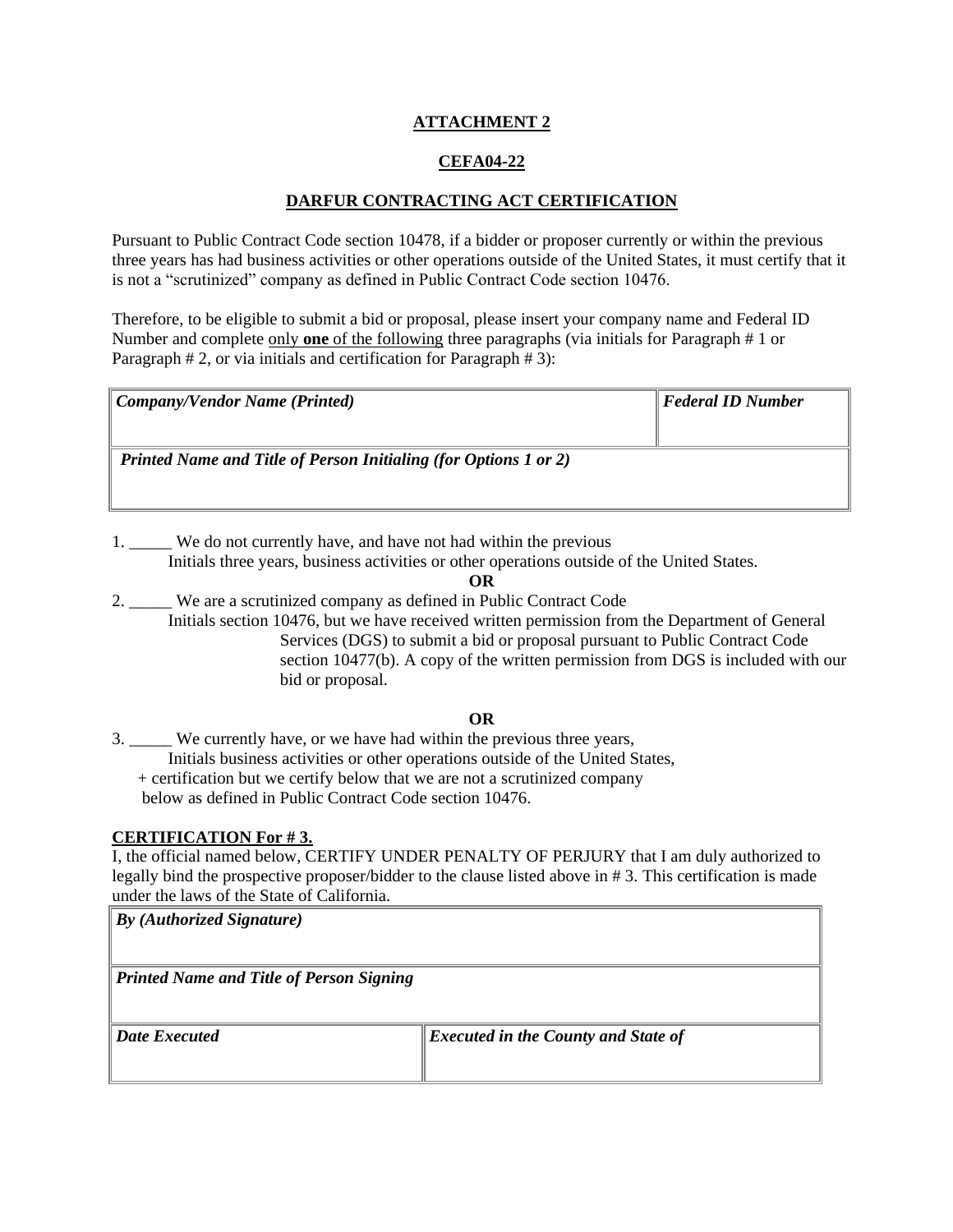## **CEFA04-22**

## **PAYEE DATA RECORD (STD. 204)**

All firms must complete the **Payee Data Record (STD. 204**) and include it with their proposal response. The Payee Data Record form can be accessed from the following link: <https://www.documents.dgs.ca.gov/dgs/fmc/pdf/std204.pdf>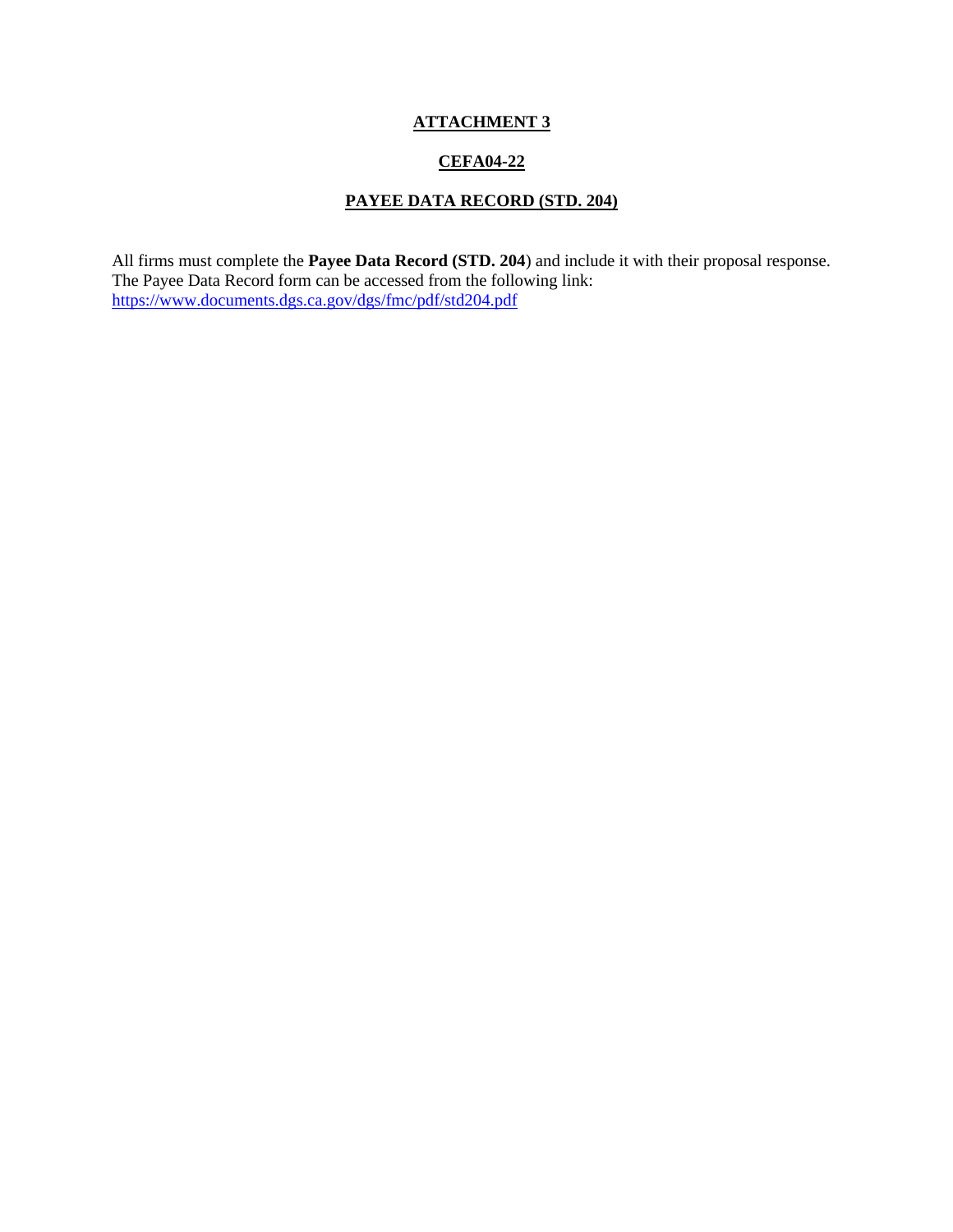## **CEFA04-22**

#### **CONTRACTOR'S CERTIFICATION CLAUSES (CCC 04/2017)**

### **CERTIFICATION**

I, the official named below, CERTIFY UNDER PENALTY OF PERJURY that I am duly authorized to legally bind the prospective Contractor to the clause(s) listed below. This certification is made under the laws of the State of California.

| Contractor/Bidder Firm Name (Printed)    |                                  | <b>Federal ID Number</b> |
|------------------------------------------|----------------------------------|--------------------------|
|                                          |                                  |                          |
|                                          |                                  |                          |
| By (Authorized Signature)                |                                  |                          |
|                                          |                                  |                          |
| Printed Name and Title of Person Signing |                                  |                          |
|                                          |                                  |                          |
| Date Executed                            | <i>Executed in the County of</i> |                          |
|                                          |                                  |                          |

### **CONTRACTOR CERTIFICATION CLAUSES**

1. STATEMENT OF COMPLIANCE: Contractor has, unless exempted, complied with the nondiscrimination program requirements. (Gov. Code §12990 (a-f) and CCR, Title 2, Section 11102) (Not applicable to public entities.)

2. DRUG-FREE WORKPLACE REQUIREMENTS: Contractor will comply with the requirements of the Drug-Free Workplace Act of 1990 and will provide a drug-free workplace by taking the following actions:

a. Publish a statement notifying employees that unlawful manufacture, distribution, dispensation, possession, or use of a controlled substance is prohibited and specifying actions to be taken against employees for violations.

b. Establish a Drug-Free Awareness Program to inform employees about:

1) the dangers of drug abuse in the workplace

2) the person's or organization's policy of maintaining a drug-free workplace

3) any available counseling, rehabilitation, and employee assistance programs; and,

4) penalties that may be imposed upon employees for drug abuse violations.

c. Every employee who works on the proposed Agreement will:

1) receive a copy of the company's drug-free workplace policy statement; and,

2) agree to abide by the terms of the company's statement as a condition of employment on the Agreement.

Failure to comply with these requirements may result in suspension of payments under the Agreement or termination of the Agreement or both and Contractor may be ineligible for award of any future State agreements if the department determines that any of the following has occurred: the Contractor has made false certification or violated the certification by failing to carry out the requirements as noted above. (Gov. Code §8350 et seq.)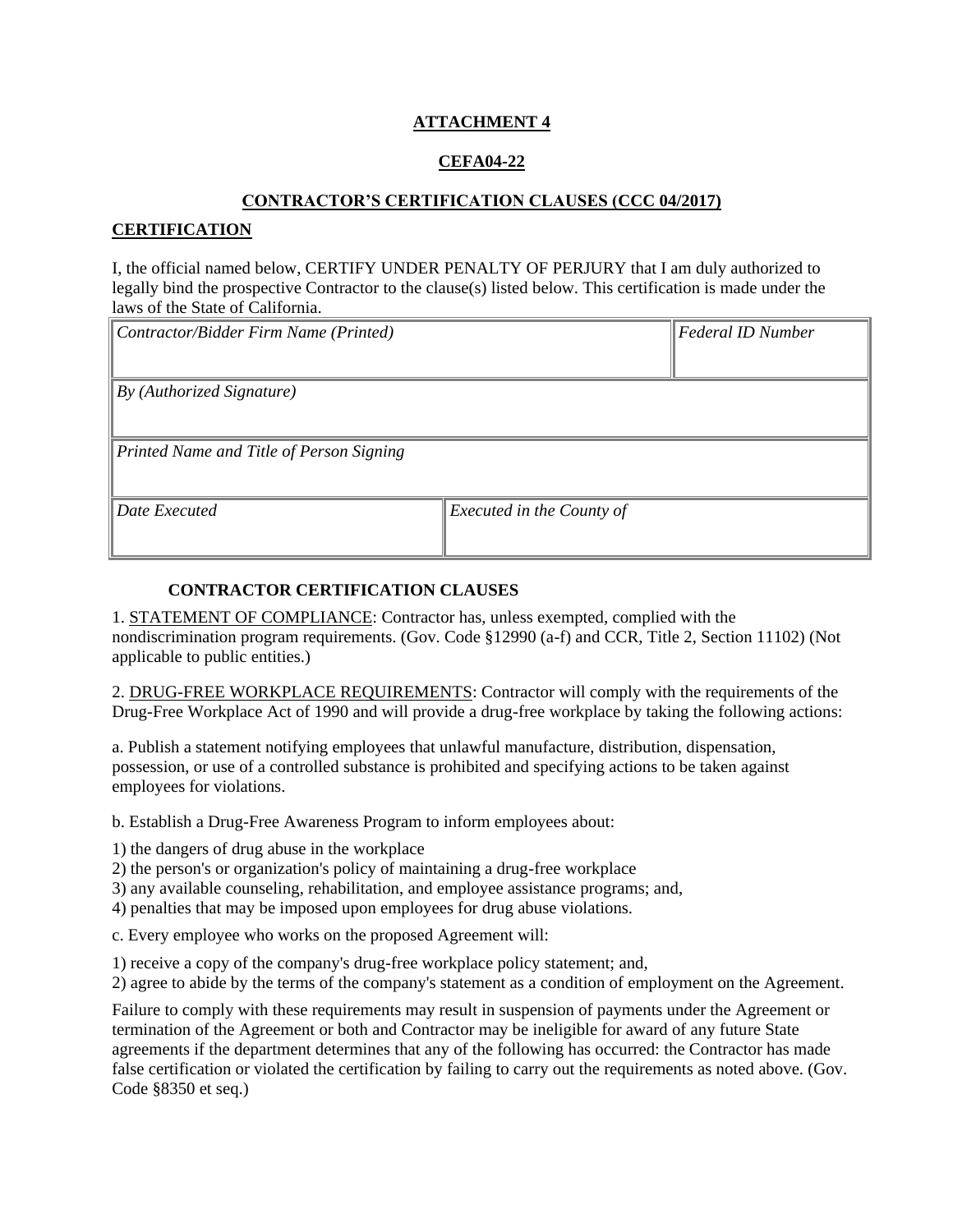3. NATIONAL LABOR RELATIONS BOARD CERTIFICATION: Contractor certifies that no more than one (1) final unappealable finding of contempt of court by a federal court has been issued against Contractor within the immediately preceding two-year period because of Contractor's failure to comply with an order of a federal court, which orders Contractor to comply with an order of the National Labor Relations Board. (Pub. Contract Code §10296) (Not applicable to public entities.)

4. CONTRACTS FOR LEGAL SERVICES \$50,000 OR MORE- PRO BONO REQUIREMENT: Contractor hereby certifies that Contractor will comply with the requirements of Section 6072 of the Business and Professions Code, effective January 1, 2003.

Contractor agrees to make a good faith effort to provide a minimum number of hours of pro bono legal services during each year of the contract equal to the lessor of 30 multiplied by the number of full-time attorneys in the firm's offices in the State, with the number of hours prorated on an actual day basis for any contract period of less than a full year or 10% of its contract with the State.

Failure to make a good faith effort may be cause for non-renewal of a state contract for legal services and may be taken into account when determining the award of future contracts with the State for legal services.

5. EXPATRIATE CORPORATIONS: Contractor hereby declares that it is not an expatriate corporation or subsidiary of an expatriate corporation within the meaning of Public Contract Code Section 10286 and 10286.1 and is eligible to contract with the State of California.

## 6. SWEATFREE CODE OF CONDUCT:

a. All Contractors contracting for the procurement or laundering of apparel, garments or corresponding accessories, or the procurement of equipment, materials, or supplies, other than procurement related to a public works contract, declare under penalty of perjury that no apparel, garments or corresponding accessories, equipment, materials, or supplies furnished to the state pursuant to the contract have been laundered or produced in whole or in part by sweatshop labor, forced labor, convict labor, indentured labor under penal sanction, abusive forms of child labor or exploitation of children in sweatshop labor, or with the benefit of sweatshop labor, forced labor, convict labor, indentured labor under penal sanction, abusive forms of child labor or exploitation of children in sweatshop labor. The contractor further declares under penalty of perjury that they adhere to the Sweatfree Code of Conduct as set forth on the California Department of Industrial Relations website located at [www.dir.ca.gov,](http://www.dir.ca.gov/) and Public Contract Code Section 6108.

b. The contractor agrees to cooperate fully in providing reasonable access to the contractor's records, documents, agents or employees, or premises if reasonably required by authorized officials of the contracting agency, the Department of Industrial Relations, or the Department of Justice to determine the contractor's compliance with the requirements under paragraph (a).

7. DOMESTIC PARTNERS: For contracts of \$100,000 or more, Contractor certifies that Contractor is in compliance with Public Contract Code section 10295.3.

8. GENDER IDENTITY: For contracts of \$100,000 or more, Contractor certifies that Contractor is in compliance with Public Contract Code section 10295.35.

## **DOING BUSINESS WITH THE STATE OF CALIFORNIA**

The following laws apply to persons or entities doing business with the State of California.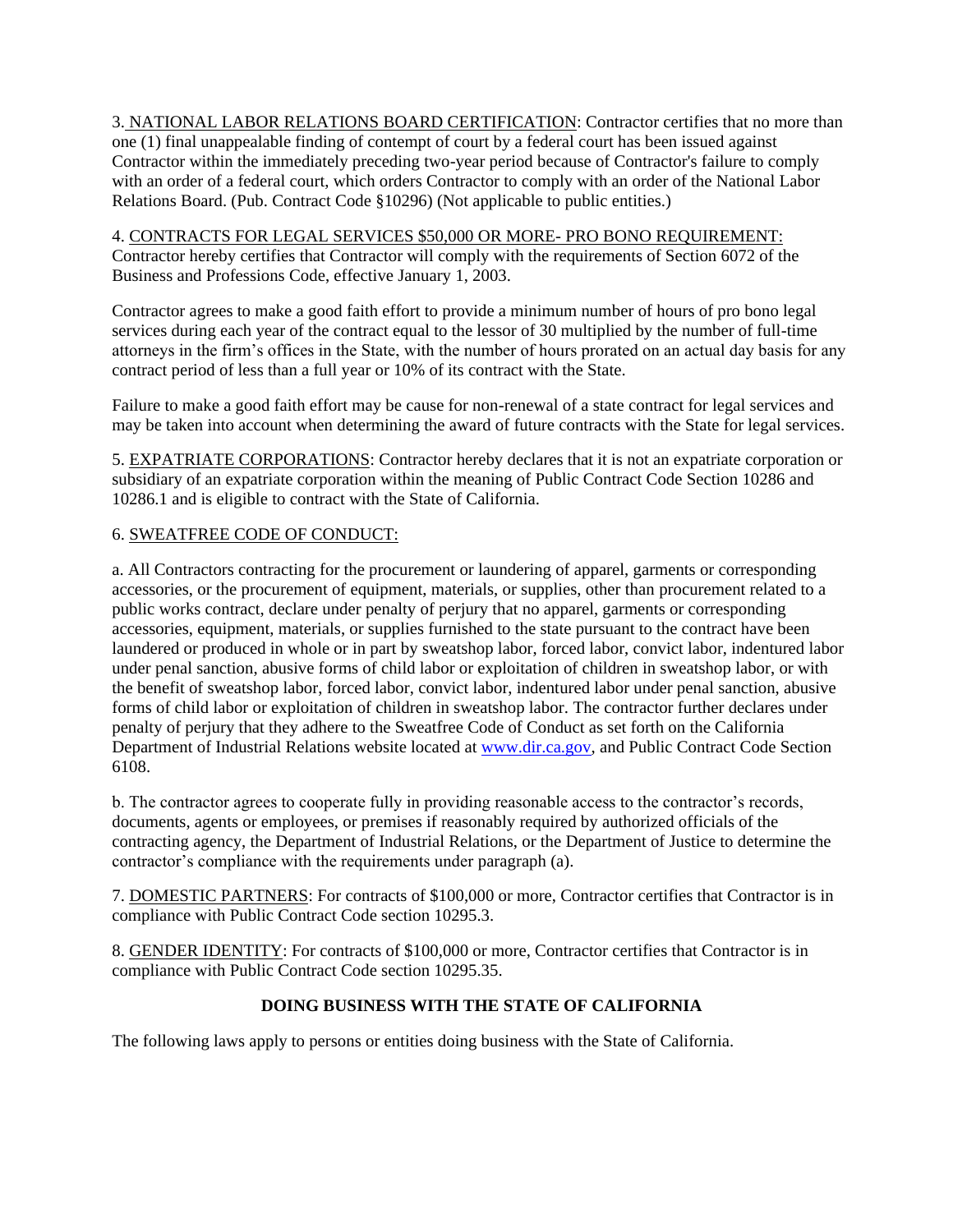1. CONFLICT OF INTEREST: Contractor needs to be aware of the following provisions regarding current or former state employees. If Contractor has any questions on the status of any person rendering services or involved with the Agreement, the awarding agency must be contacted immediately for clarification.

Current State Employees (Pub. Contract Code §10410):

1). No officer or employee shall engage in any employment, activity, or enterprise from which the officer or employee receives compensation or has a financial interest, and which is sponsored or funded by any state agency, unless the employment, activity or enterprise is required as a condition of regular state employment.

2). No officer or employee shall contract on his or her own behalf as an independent contractor with any state agency to provide goods or services.

Former State Employees (Pub. Contract Code §10411):

1). For the two-year period from the date, he or she left state employment, no former state officer or employee may enter into a contract in which he or she engaged in any of the negotiations, transactions, planning, arrangements or any part of the decision-making process relevant to the contract while employed in any capacity by any state agency.

2). For the twelve-month period from the date, he or she left state employment, no former state officer or employee may enter into a contract with any state agency if he or she was employed by that state agency in a policy-making position in the same general subject area as the proposed contract within the 12-month period prior to his or her leaving state service.

If Contractor violates any provisions of above paragraphs, such action by Contractor shall render this Agreement void. (Pub. Contract Code §10420)

Members of boards and commissions are exempt from this section if they do not receive payment other than payment of each meeting of the board or commission, payment for preparatory time and payment for per diem. (Pub. Contract Code §10430 (e))

2. LABOR CODE/WORKERS' COMPENSATION: Contractor needs to be aware of the provisions which require every employer to be insured against liability for Worker's Compensation or to undertake selfinsurance in accordance with the provisions, and Contractor affirms to comply with such provisions before commencing the performance of the work of this Agreement. (Labor Code Section 3700)

3. AMERICANS WITH DISABILITIES ACT: Contractor assures the State that it complies with the Americans with Disabilities Act (ADA) of 1990, which prohibits discrimination on the basis of disability, as well as all applicable regulations and guidelines issued pursuant to the ADA. (42 U.S.C. 12101 et seq.)

4. CONTRACTOR NAME CHANGE: An amendment is required to change the Contractor's name as listed on this Agreement. Upon receipt of legal documentation of the name change the State will process the amendment. Payment of invoices presented with a new name cannot be paid prior to approval of said amendment.

## 5. CORPORATE QUALIFICATIONS TO DO BUSINESS IN CALIFORNIA:

a. When agreements are to be performed in the state by corporations, the contracting agencies will be verifying that the contractor is currently qualified to do business in California to ensure that all obligations due to the state are fulfilled.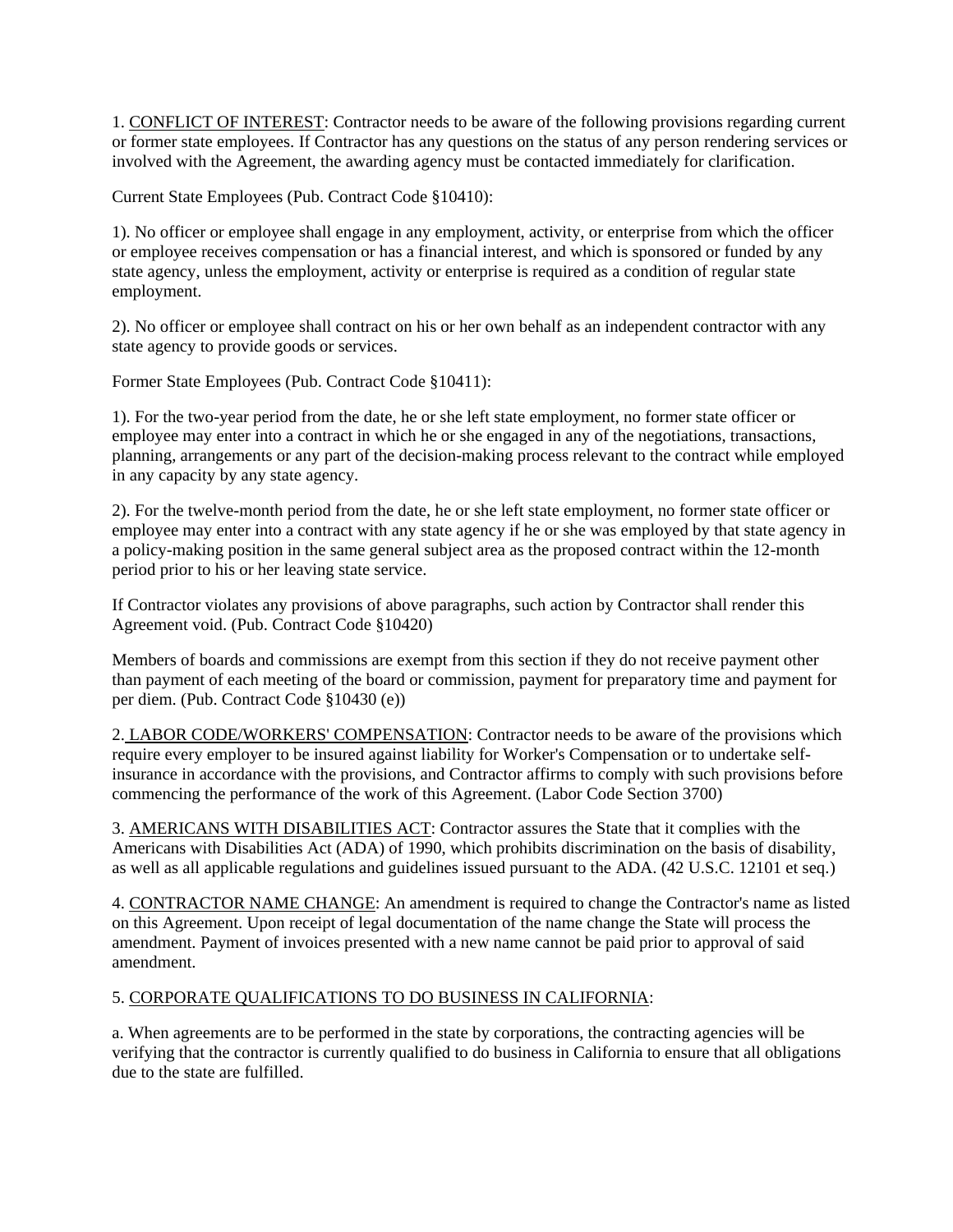b. "Doing business" is defined in R&TC Section 23101 as actively engaging in any transaction for the purpose of financial or pecuniary gain or profit. Although there are some statutory exceptions to taxation, rarely will a corporate contractor performing within the state not be subject to the franchise tax.

c. Both domestic and foreign corporations (those incorporated outside of California) must be in good standing to be qualified to do business in California. Agencies will determine whether a corporation is in good standing by calling the Office of the Secretary of State.

6. RESOLUTION: A county, city, district, or other local public body must provide the State with a copy of a resolution, order, motion, or ordinance of the local governing body which by law has authority to enter into an agreement, authorizing execution of the agreement.

7. AIR OR WATER POLLUTION VIOLATION: Under the State laws, the Contractor shall not be*:* (1) in violation of any order or resolution not subject to review promulgated by the State Air Resources Board or an air pollution control district; (2) subject to cease and desist order not subject to review issued pursuant to Section 13301 of the Water Code for violation of waste discharge requirements or discharge prohibitions; or (3) finally determined to be in violation of provisions of federal law relating to air or water pollution.

8. PAYEE DATA RECORD FORM STD. 204: This form must be completed by all contractors that are not another state agency or other governmental entity.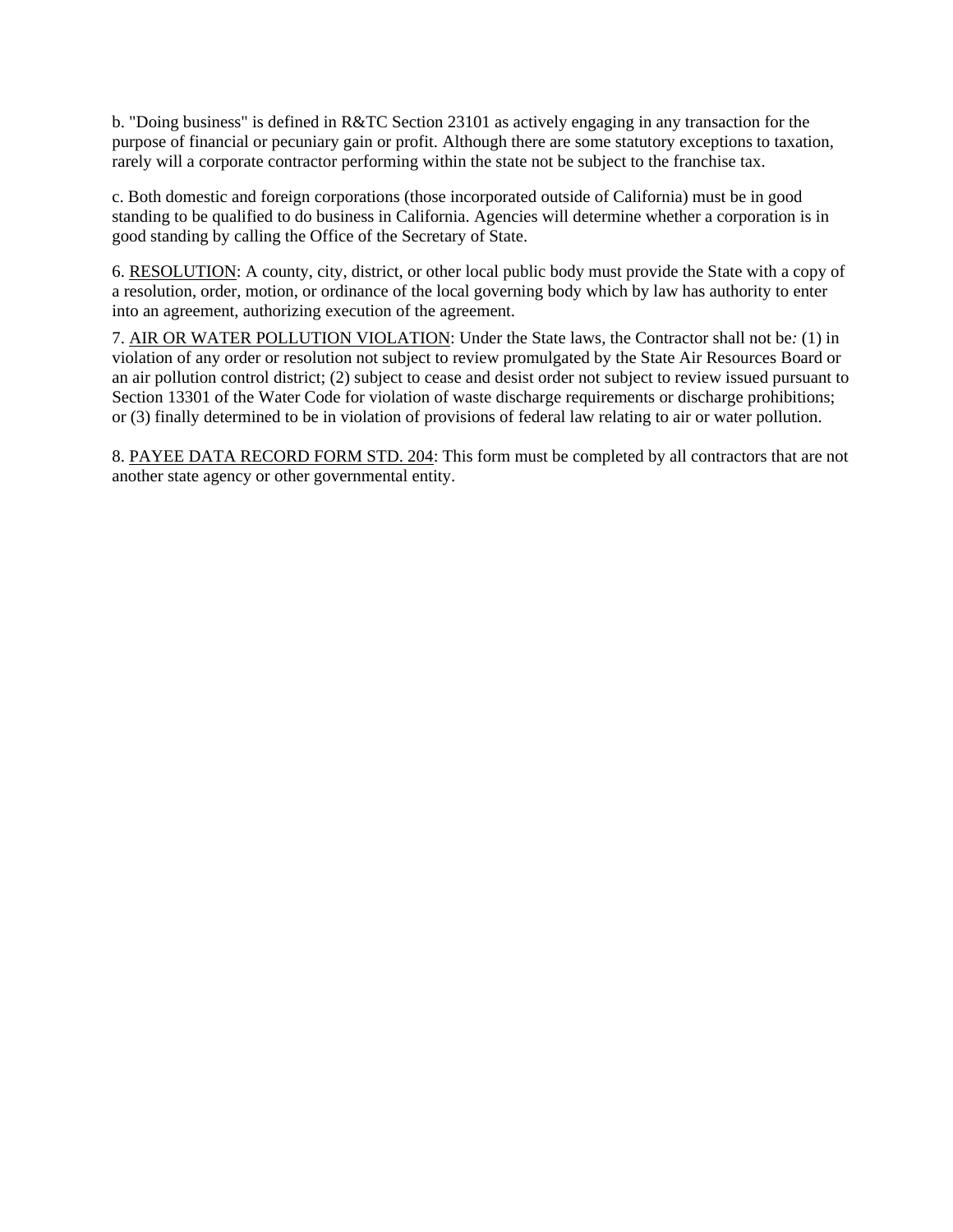## **CEFA04-22**

### **STATE BAR OF CALIFORNIA CERTIFICATION FORM**

In order to clarify that your firm meets the minimum qualifications presented within the Authority's, we are requesting the following certification be signed by an authorized representative of your firm.

## **CERTIFICATION**

All attorneys of this firm who will provide services described within the RFI are members of the State Bar of California.

\_\_\_\_\_\_\_\_\_\_\_\_\_\_\_\_\_\_\_\_\_\_\_\_\_\_\_\_\_\_\_\_\_\_\_\_\_\_\_\_\_\_\_\_\_\_\_\_\_\_\_\_\_\_\_\_\_\_\_\_\_\_\_\_\_\_\_\_\_\_\_\_\_\_\_\_\_\_\_\_\_\_\_\_\_

Name of Firm

Authorized Signature

Title

Date

Comments: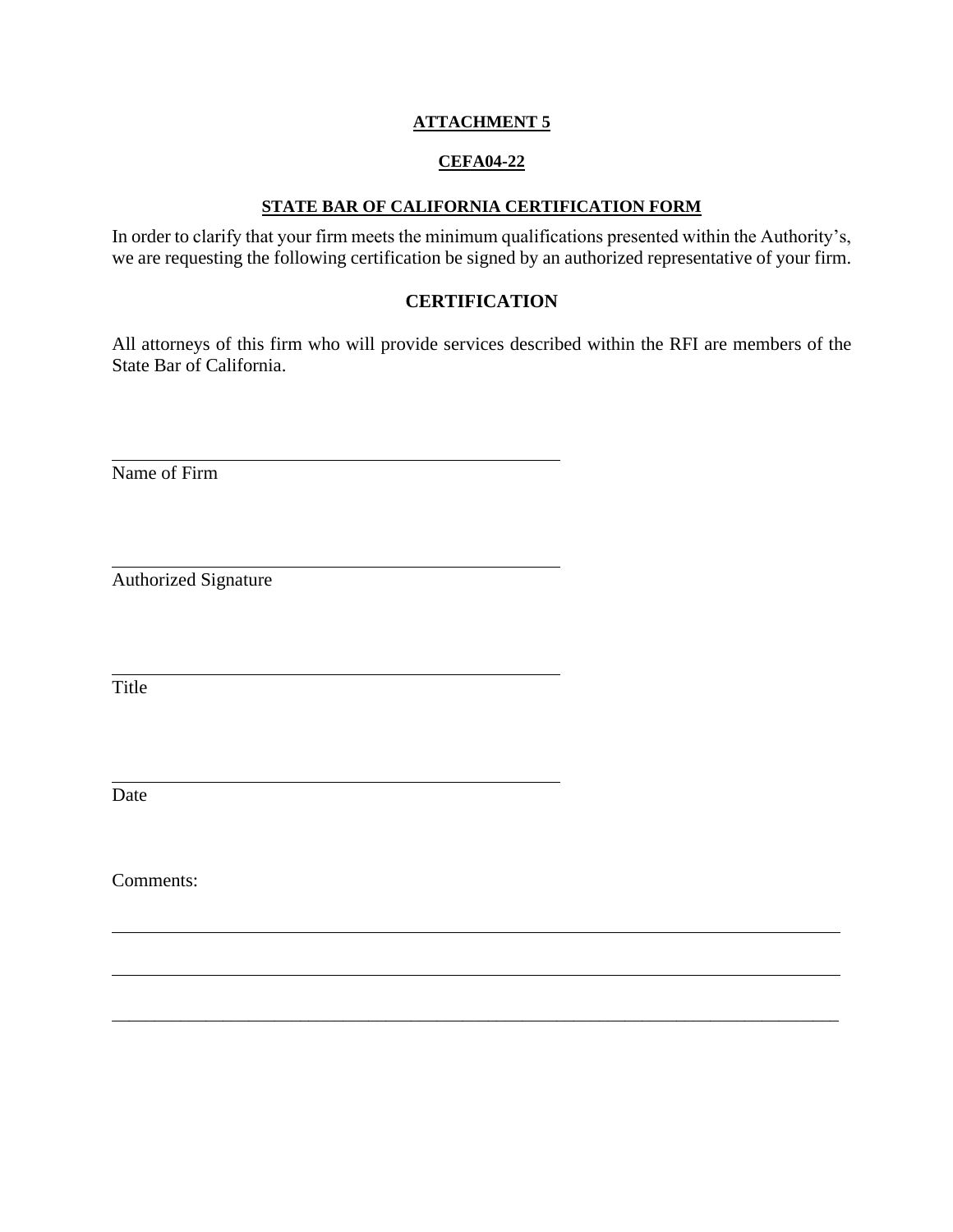#### **CEFA04-22**

### **DISABLED VETERAN BUSINESS ENTERPRISE (DVBE) DECLARATION (STD 843)**

Firms who have been certified by California as a DVBE (or who are bidding rental equipment and have obtained the participation of subcontractors certified by California as a DVBE) must also submit a completed form **STD. 843 (Disabled Veteran Business Enterprise Declaration).** All disabled veteran owners and disabled veteran managers of the DVBE(s) must sign the form(s). Should the form not be included with the solicitation, contact the State contracting official or obtain a copy at the following website: [https://www.documents.dgs.ca.gov/dgs/fmc/gs/pd/pd\\_843.pdf.](https://www.documents.dgs.ca.gov/dgs/fmc/gs/pd/pd_843.pdf) The completed form should be included with the proposal response.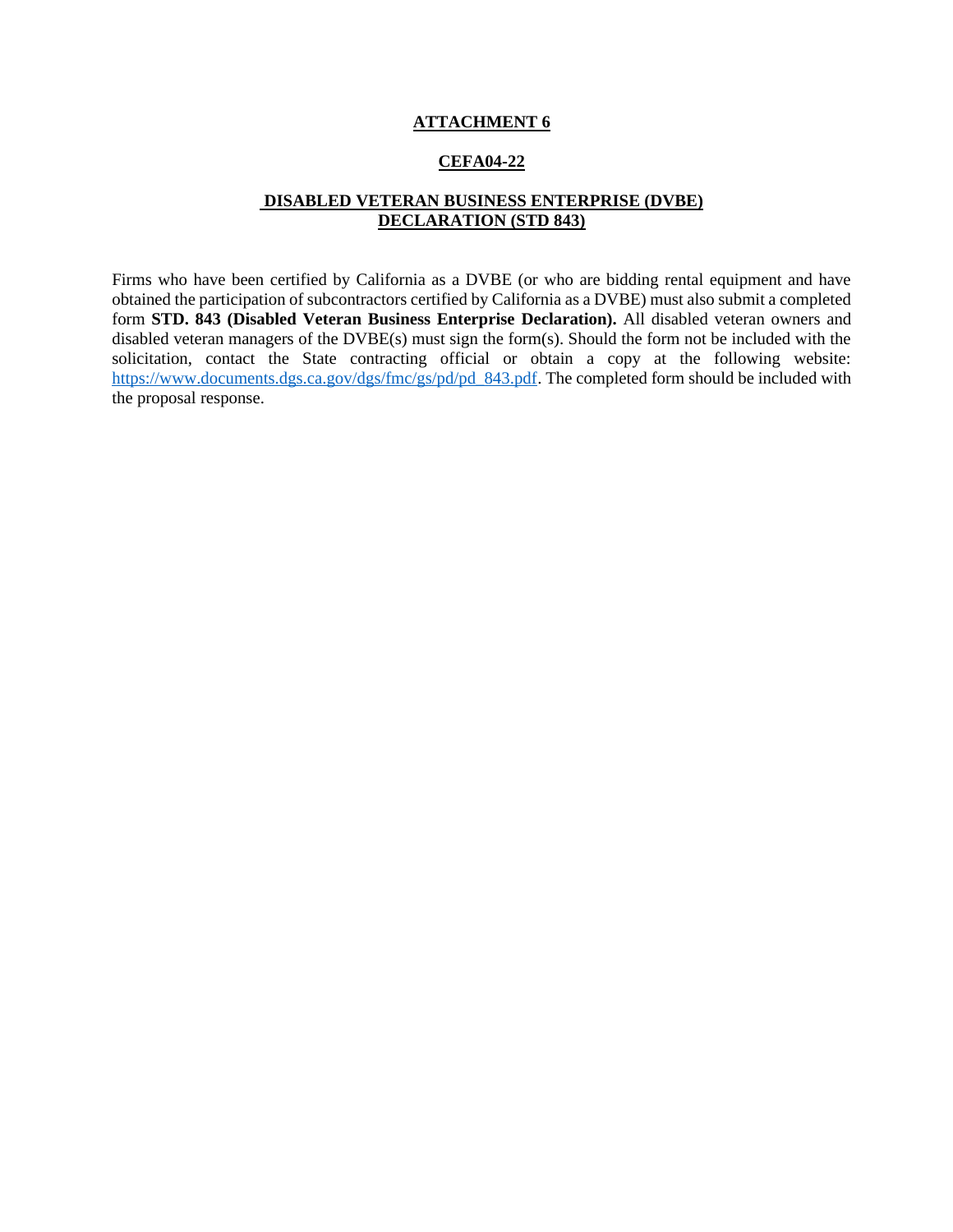## **CEFA04-22**

#### **BIDDER DECLARATION (GSPD-05-105)**

All firms must complete the **Bidder Declaration (GSPD-05-105)** and include it with the proposal response. When completing the declaration, firms must identify all subcontractors proposed for participation in the contract. Firms awarded a contract are contractually obligated to use the subcontractors for the corresponding work identified unless the State agrees to a substitution, and it is incorporated by amendment to the contract.

The Bidder Declaration (GSPD-05-105) can be accessed from the following link:

<https://www.documents.dgs.ca.gov/dgs/fmc/gs/pd/gspd05-105.pdf>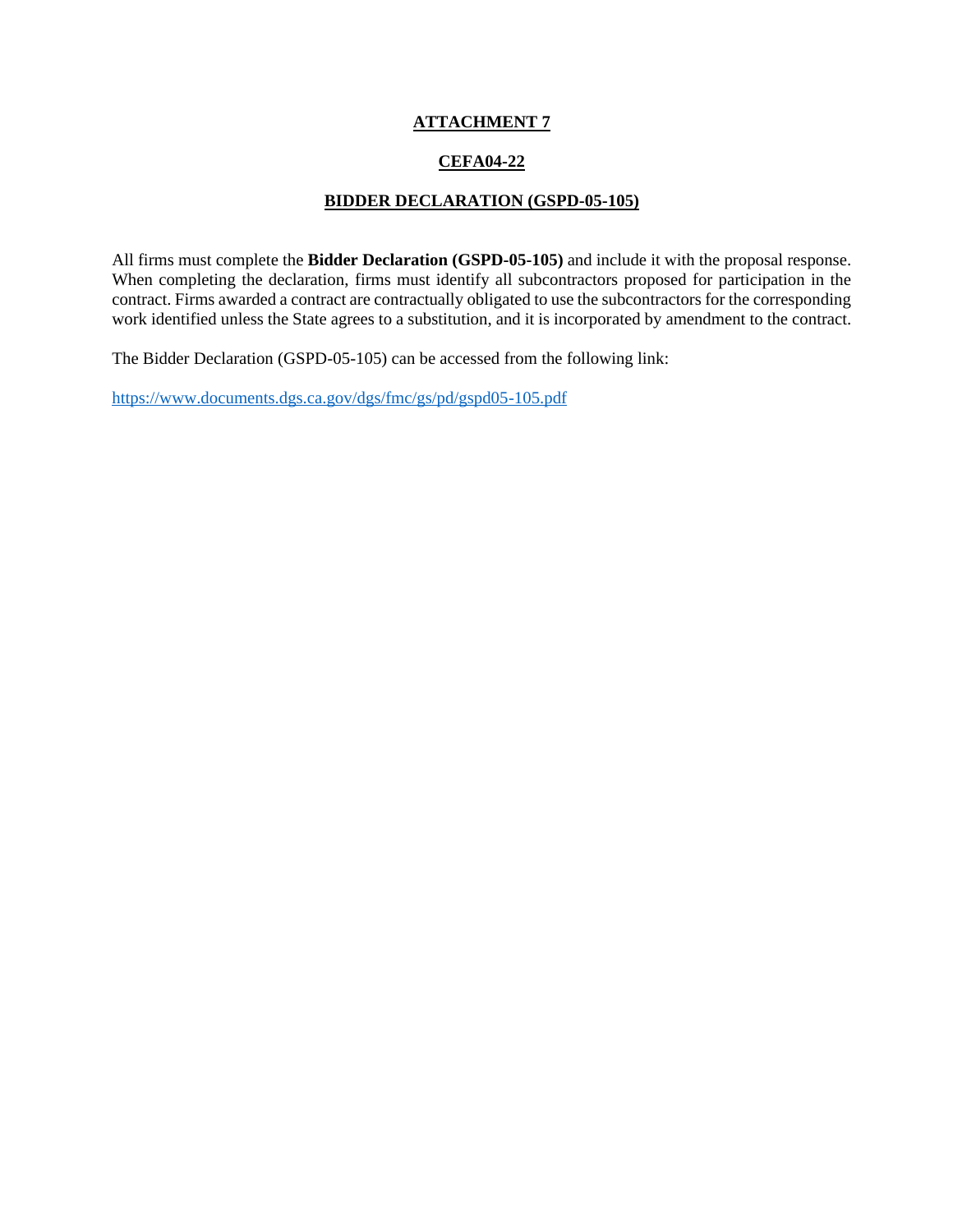#### **SCO ID:**

## STATE OF CALIFORNIA - DEPARTMENT OF GENERAL SERVICES

| <b>STANDARD AGREEMENT</b>                                                                        |                                                          | <b>AGREEMENT NUMBER</b>                                                                                   | PURCHASING AUTHORITY NUMBER (If<br>Applicable) |               |
|--------------------------------------------------------------------------------------------------|----------------------------------------------------------|-----------------------------------------------------------------------------------------------------------|------------------------------------------------|---------------|
| STD 213 (Rev. 04/2020)                                                                           |                                                          | <b>SAMPLE</b>                                                                                             |                                                |               |
| 1. This Agreement is entered into between the Contracting Agency and the Contractor named below: |                                                          |                                                                                                           |                                                |               |
|                                                                                                  | <b>CONTRACTING AGENCY NAME</b>                           |                                                                                                           |                                                |               |
|                                                                                                  | California Educational Facilities Authority (CEFA)       |                                                                                                           |                                                |               |
| <b>CONTRACTOR NAME</b>                                                                           |                                                          |                                                                                                           |                                                |               |
| To Be Determined                                                                                 |                                                          |                                                                                                           |                                                |               |
|                                                                                                  | 2. The term of this Agreement is:                        |                                                                                                           |                                                |               |
| <b>START DATE</b>                                                                                |                                                          |                                                                                                           |                                                |               |
|                                                                                                  |                                                          | September 1, 2022 (or upon approval by the State of California, whichever is later)                       |                                                |               |
| <b>THROUGH END DATE</b>                                                                          |                                                          |                                                                                                           |                                                |               |
|                                                                                                  | June 30, 2024 (plus one optional one-year extension)     |                                                                                                           |                                                |               |
|                                                                                                  | 3. The maximum amount of this Agreement is:              |                                                                                                           |                                                |               |
|                                                                                                  | 75,000.00 (Seventy-five thousand dollars and zero cents) |                                                                                                           |                                                |               |
|                                                                                                  | reference made a part of the Agreement.                  | 4. The parties agree to comply with the terms and conditions of the following exhibits, which are by this |                                                |               |
| Exhibits                                                                                         |                                                          | Title                                                                                                     |                                                | Pages         |
| Exhibit A                                                                                        | Scope of Work                                            |                                                                                                           |                                                | 3             |
| Exhibit A,<br>Attachment 1                                                                       | Resumes of Key Personnel                                 |                                                                                                           |                                                | <b>TBD</b>    |
| Exhibit B                                                                                        | <b>Budget Detail and Payment Provisions</b>              |                                                                                                           |                                                | $\mathcal{P}$ |
| Exhibit C                                                                                        |                                                          | General Terms and Conditions - GTC 04/2017                                                                |                                                | 1             |
| Exhibit D                                                                                        | <b>Special Terms and Conditions</b>                      |                                                                                                           |                                                | 7             |
| Exhibit E                                                                                        | <b>Additional Provisions</b>                             |                                                                                                           |                                                | 1             |

*Items shown with an asterisk (\*), are hereby incorporated by reference and made part of this agreement as if attached hereto.* 

*These documents can be viewed at<https://www.dgs.ca.gov/OLS/Resources>*

*IN WITNESS WHEREOF, THIS AGREEMENT HAS BEEN EXECUTED BY THE PARTIES HERETO.* **CONTRACTOR**

CONTRACTOR NAME (if other than an individual, state whether a corporation, partnership, etc.) To Be Determined

| CONTRACTOR BUSINESS ADDRESS     | <b>CITY</b> | <b>STATE</b> | <b>ZIP</b> |
|---------------------------------|-------------|--------------|------------|
| PRINTED NAME OF PERSON SIGNING  | TITLE       |              |            |
| CONTRACTOR AUTHORIZED SIGNATURE | DATE SIGNED |              |            |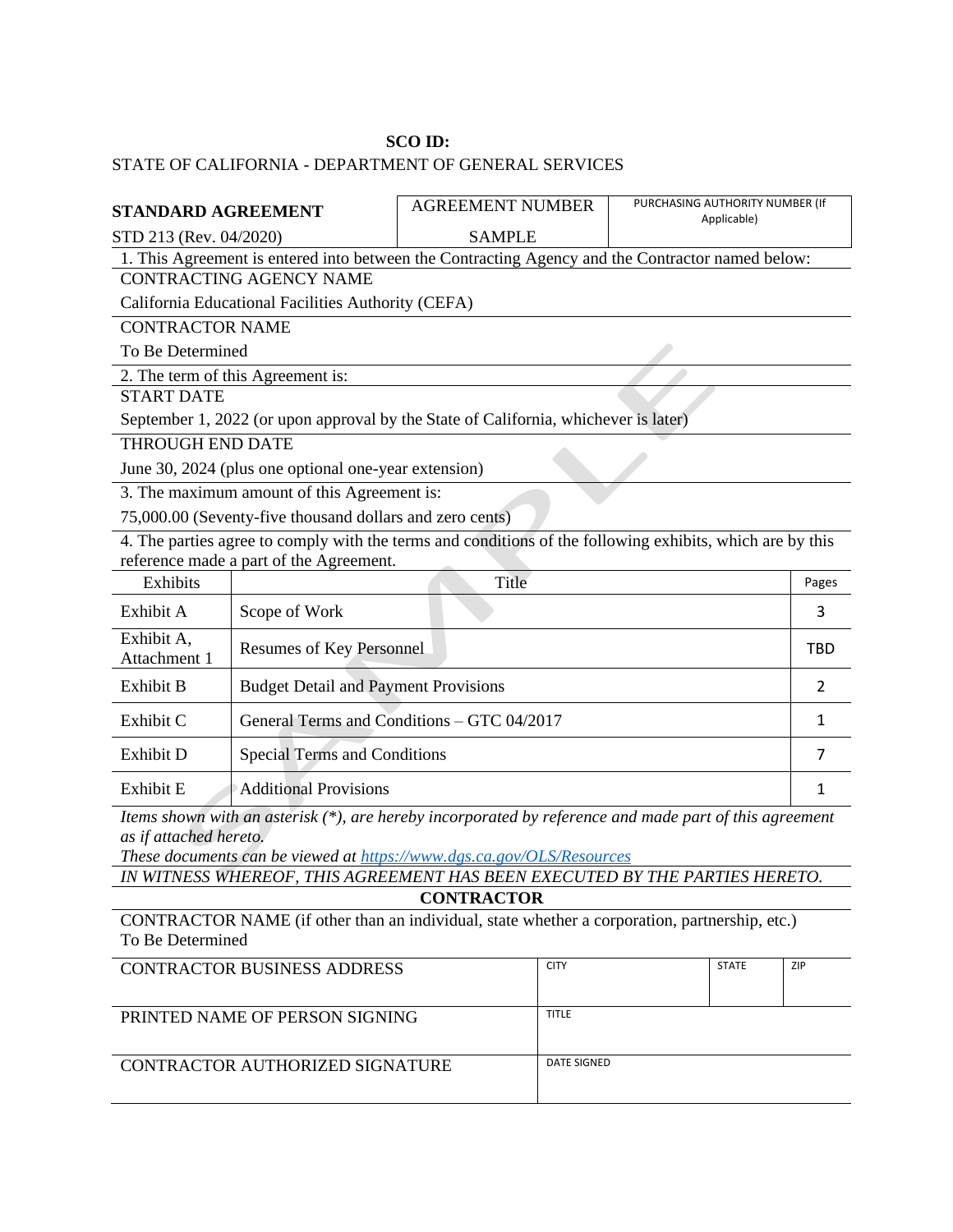## **STATE OF CALIFORNIA**

CONTRACTING AGENCY NAME California Educational Facilities Authority (CEFA)

| CONTRACTING AGENCY ADDRESS       | <b>CITY</b>                      | <b>STATE</b> | <b>ZIP</b> |
|----------------------------------|----------------------------------|--------------|------------|
| 915 Capitol Mall, Suite 435      | Sacramento                       | <b>CA</b>    | 95814      |
|                                  |                                  |              |            |
| PRINTED NAME OF PERSON SIGNING   | <b>TITLE</b>                     |              |            |
| <b>Frank Moore</b>               | <b>Acting Executive Director</b> |              |            |
| CONTRACTING AGENCY AUTHORIZED    | <b>DATE SIGNED</b>               |              |            |
| <b>SIGNATURE</b>                 |                                  |              |            |
|                                  |                                  |              |            |
| CALIFORNIA DEPARTMENT OF GENERAL | <b>EXEMPTION</b> (If Applicable) |              |            |
| <b>SERVICES APPROVAL</b>         |                                  |              |            |
|                                  |                                  |              |            |
|                                  |                                  |              |            |
|                                  |                                  |              |            |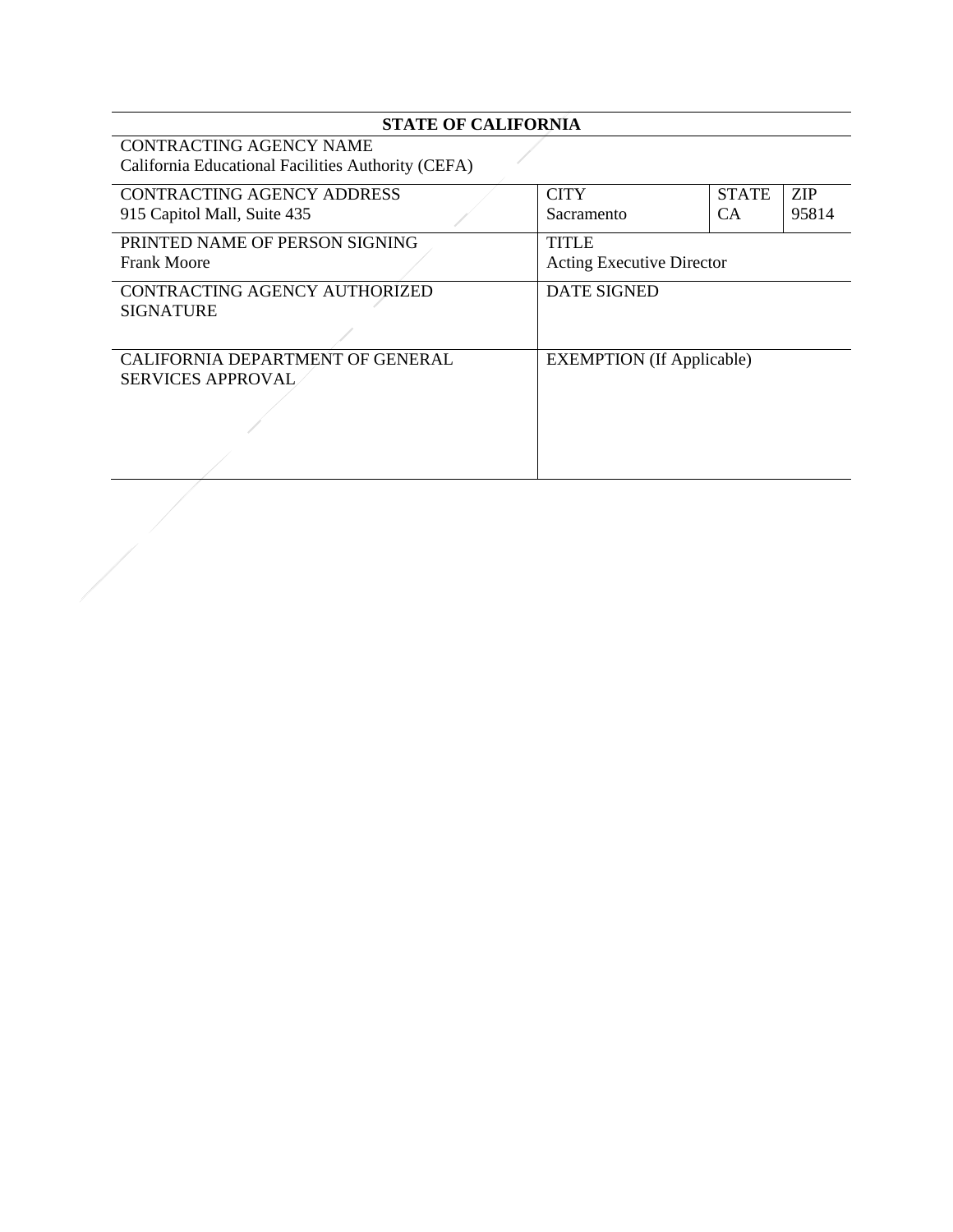#### **SCOPE OF WORK**

#### **1.** a) Issuer's Counsel on Bond Financings

CEFA may request one of the Firm(s) in the pool to represent CEFA as Issuer's Counsel on a bond transaction(s). The Firm(s) will perform, in a manner that is timely and reasonable with respect to the following requirements of each transaction:

- i) Review, edit, and advise CEFA with respect to all documents relevant to the bond transaction, including but not limited to the loan agreement, escrow agreement, indenture, tax certificate, bond purchase agreement, preliminary and final official statements, resolution, etc.
- ii) Attend and represent CEFA in meetings and conference calls relating to the transaction.
- iii) Identify and advise CEFA with respect to any legal issues relating to or arising from the transaction.
- iv) Prepare any documents deemed necessary to support Issuer's Counsel Opinions.
- v) Prepare legal opinions traditionally prepared by Issuer's Counsel to bond financings and as requested and necessary.
- vi) Represent CEFA's legal interests in connection with the transaction, and provide any other legal services requested by CEFA that are necessary and related to the transaction.
- vii) In all respects, as Issuer's Counsel, represent the best interests of CEFA and the State of California in all transactions and proceedings.
- viii) Be available on a regular, sometimes daily basis for consultations with CEFA staff, which may require travel to the office of CEFA.

#### b) Special Projects

From time to time, one of the Firm(s) in the pool may be assigned to assist CEFA with special projects on an as-needed basis. Special projects may include, but are not limited to the following:

- i) Assist in the review and revision of CEFA's tax-exempt bond guidelines.
- ii) Assist CEFA in creating template bond documents and identify, address, and resolve common policy issues that tend to arise in bond documents from transaction to transaction.
- iii) Assist in the creation and implementation of new financing programs including bond and equipment financing, loans, or grants.
- iv) Assist with audits by the IRS.
- v) Assist in other special projects relating to CEFA's bond and finance-related issues as CEFA may request from time to time.
- **2.** Term of Agreement

The term of the agreement(s) will be for a two-year period with a one-year option to renew at CEFA's sole discretion. The term of the agreement(s) is expected to begin on September 1, 2022, pending the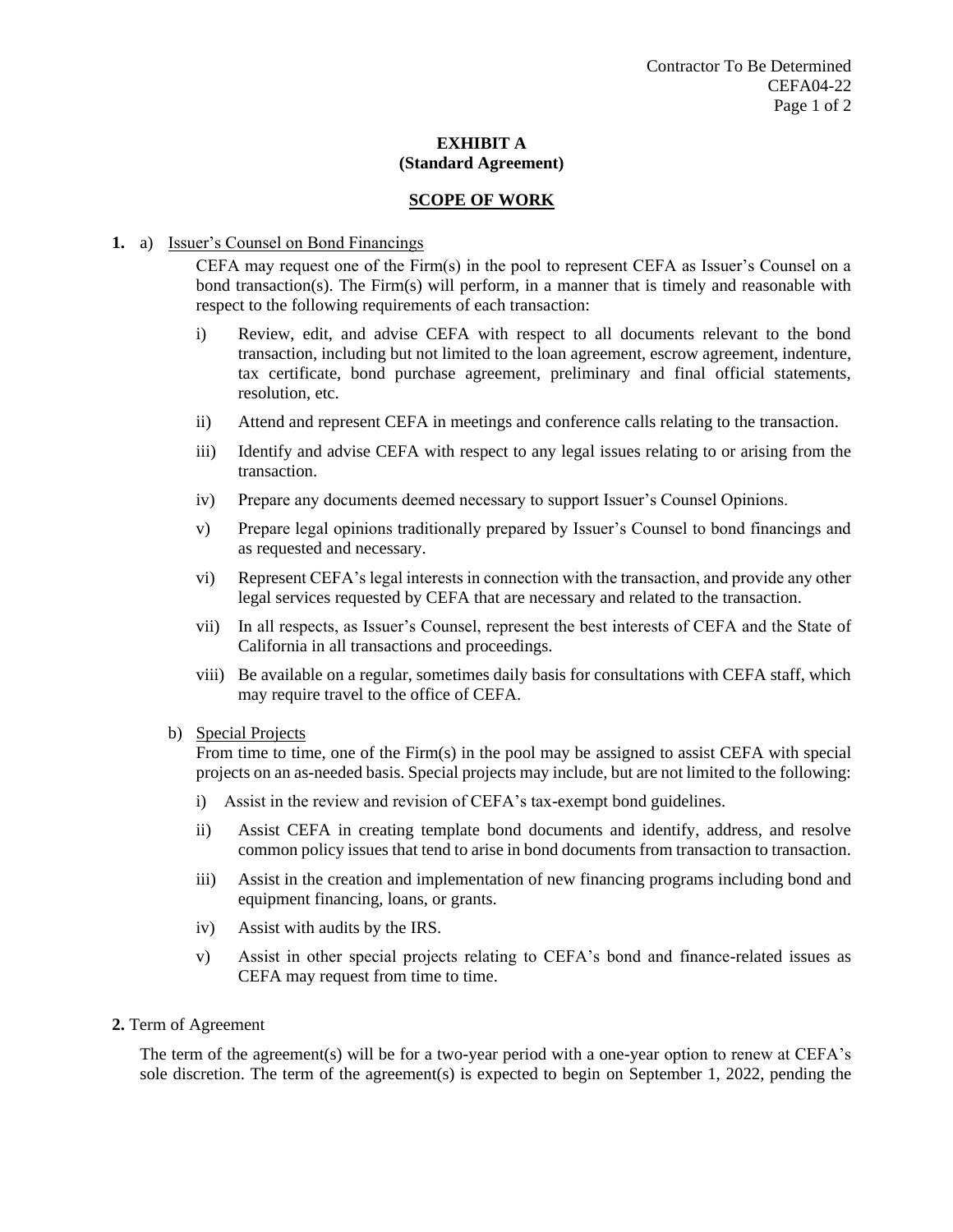agreement(s) is approved by CEFA and the Department of General Services. The amount of the agreement(s) shall not exceed \$75,000, including any extension exercised by CEFA.

3. The project representatives will be:

|                             | State Agency: California Educational | Contractor: To Be Determined. |
|-----------------------------|--------------------------------------|-------------------------------|
| Facilities Authority (CEFA) |                                      |                               |
| Name:                       | Ms. Rosalind Brewer                  | Name:                         |
|                             | <b>Operations Manager</b>            |                               |
| Phone:                      | $(916)$ 653 – 2799                   | Phone:                        |
| Fax:                        | $(916)$ 654 – 5362                   | Fax:                          |

All inquiries can be directed to the project representatives identified above.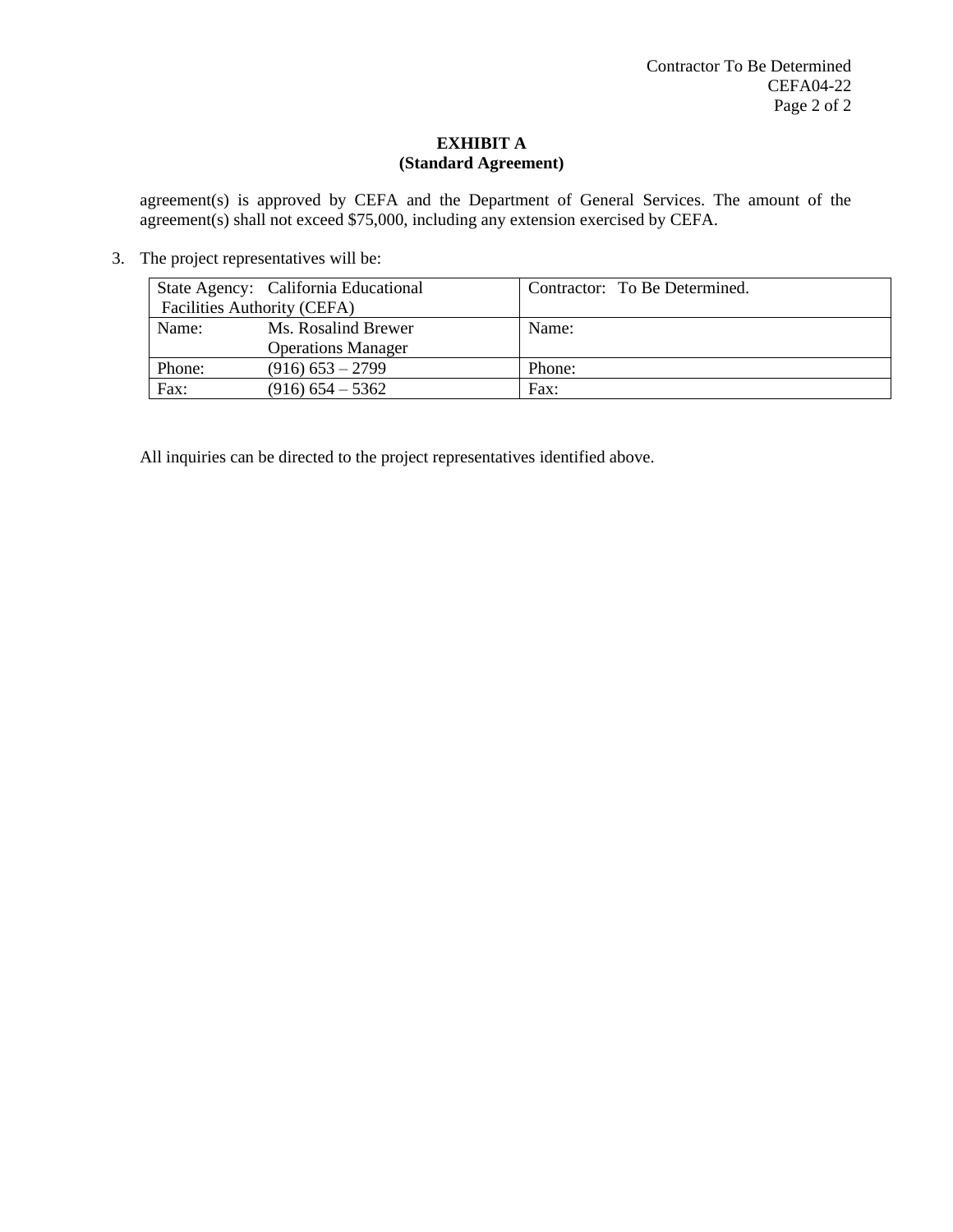Contractor To Be Determined CEFA04-22 Page 1 of TBD

#### **EXHIBIT A, ATTACHMENT 1 (Standard Agreement)**

## **RESUMES OF KEY PERSONNEL**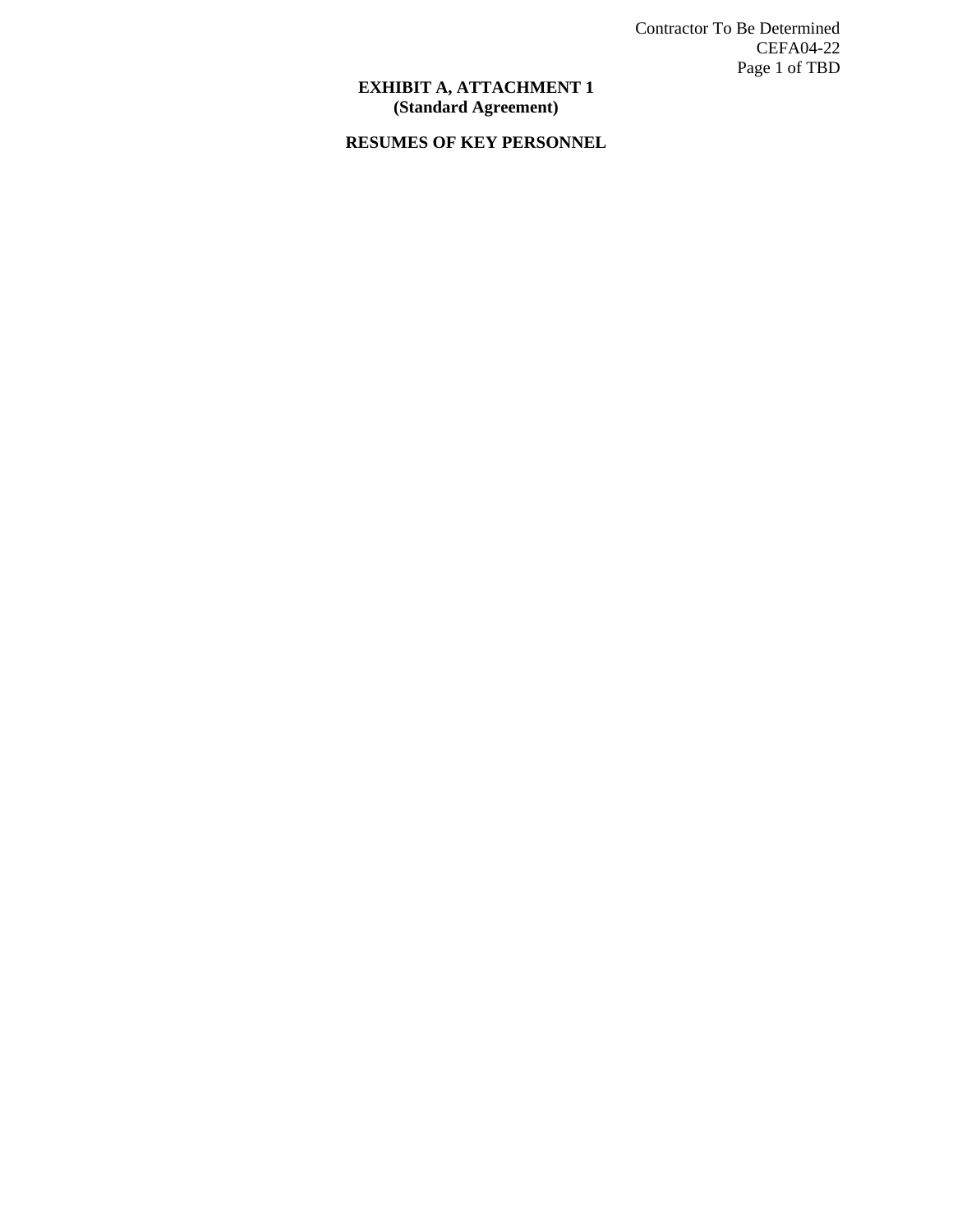## **BUDGET DETAIL AND PAYMENT PROVISIONS**

#### 1. **Invoicing and Payment**

- A. The contract amount may not exceed \$75,000 for the Firm(s) for the term of the agreement, including any extension.
- B. For services satisfactorily rendered, and upon receipt and approval of the invoices, CEFA agrees to compensate the contractor at the following hourly rates:

| • Blended hourly rate for professional services | $\equiv$ | $\frac{\mathrm{S}}{\mathrm{F}}$ . |
|-------------------------------------------------|----------|-----------------------------------|
| • Hourly rate for paralegal services            | $=$      | \$/hr.                            |
| • Hourly rate for support services              | $=$      | $\frac{\sinh x}{\sinh x}$         |

- C. The blended hourly rates for professional, paralegal and support services are the rates the Firm(s) will be paid for services for the two-year contract, the one-year option to renew, and any extension of time amendments.
- D. Maximum hours billable for travel to CEFA may not exceed two hours, unless written prior approval from CEFA is obtained. Travel, transportation, and per diem expenses shall not exceed the rates payable to State employees. The Firm(s) will be compensated for hours expended by providing a detailed monthly invoice to CEFA.
- E. Authorized actual expenses incurred will be limited to \$50.00 per transaction, including but not limited to, postage, mailing, courier, printing/reproduction costs, etc. unless written prior approval from CEFA is obtained. CEFA will not reimburse the printing of or the copying of electronically received/delivered documents for contractor's in-house use. Actual expenses must be itemized and receipts must be attached to invoice.

Invoices must be provided to CEFA and must include:

- The time period covered by the invoice;
- A detailed description of each of the services completed for the period; and
- Actual expenses must be itemized and receipts must be attached to invoice.
- G. Invoices shall include the Agreement Number, CEFA04-22 and shall be submitted not more frequently than monthly in arrears to:

**CEFA** 915 Capitol Mall, Suite 435 Sacramento, CA 95814 Attn: Operations Manager

#### 2. **Budget Contingency Clause**

A. It is mutually agreed that if the Budget Act of the current year and/or any subsequent years covered under this Agreement does not appropriate sufficient funds for the program; this Agreement shall be of no further force and effect. In this event, the State shall have no liability to pay any funds whatsoever to Contractor or to furnish any other considerations under this Agreement and Contractor shall not be obligated to perform any provisions of this Agreement.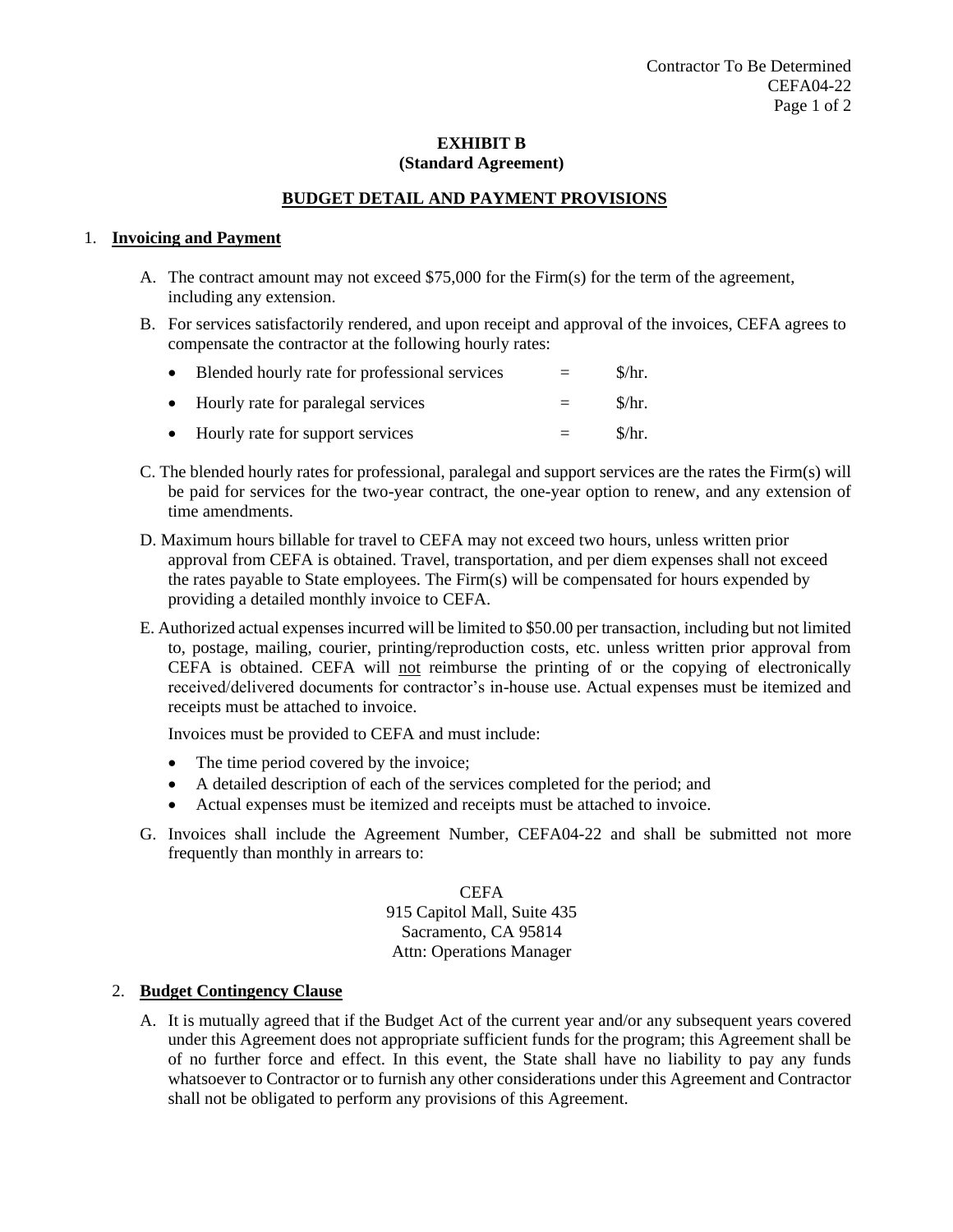B. If funding for any fiscal year is reduced or deleted by the Budget Act for purposes of this program, the State shall have the option to either cancel this Agreement with no liability occurring to the State, or offer an agreement amendment to Contractor to reflect the reduced amount.

## 3. **Prompt Payment Clause**

Payment will be made in accordance with, and within the time specified in, Government Code Chapter 4.5, commencing with Section 927.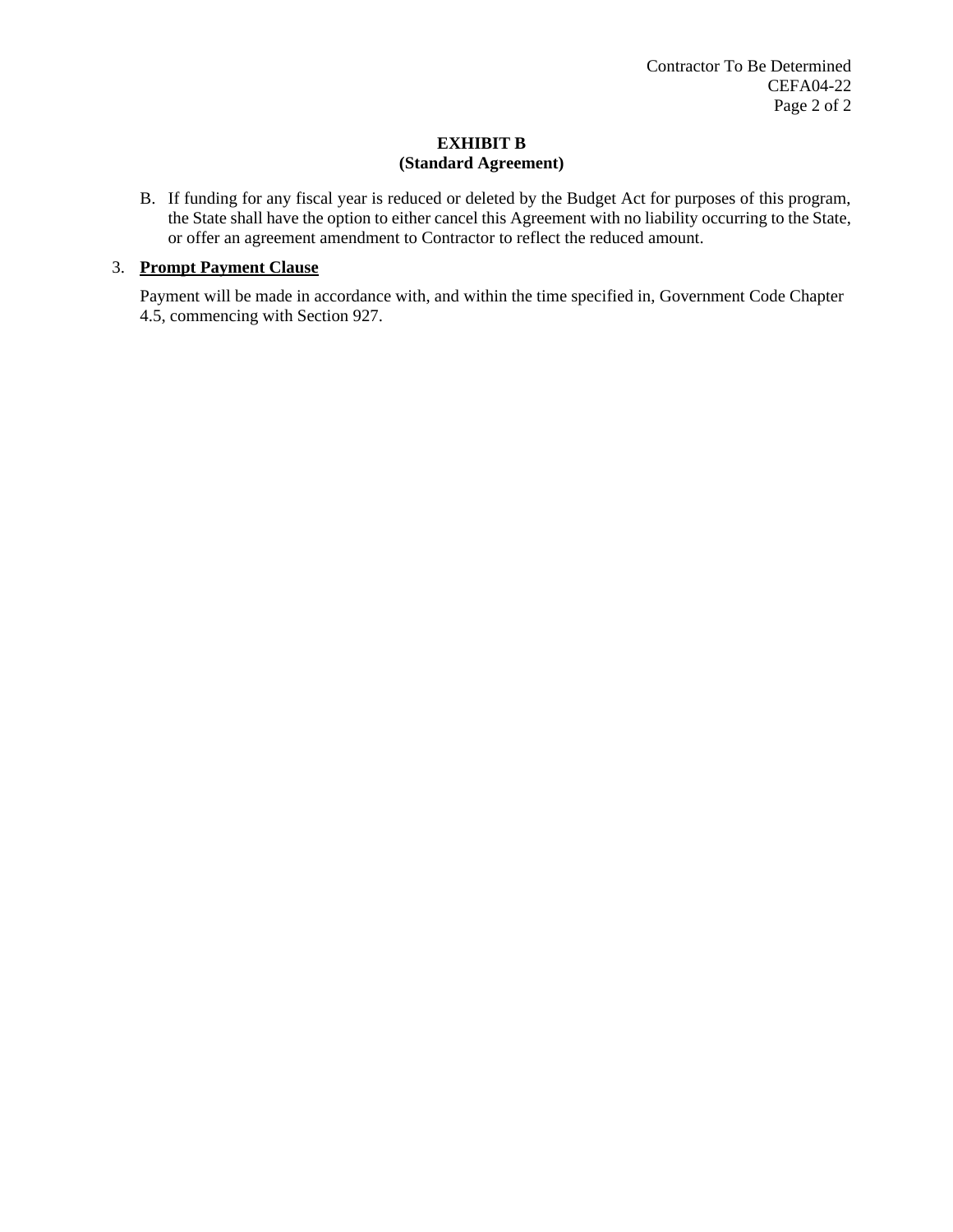## **GENERAL TERMS AND CONDITIONS – GTC 04/2017**

The General Terms and Conditions will be included in the agreement by reference to Internet site: [https://www.dgs.ca.gov/OLS/Resources/Page-Content/Office-of-Legal-Services-Resources-List-](https://www.dgs.ca.gov/OLS/Resources/Page-Content/Office-of-Legal-Services-Resources-List-Folder/Standard-Contract-Language)[Folder/Standard-Contract-Language.](https://www.dgs.ca.gov/OLS/Resources/Page-Content/Office-of-Legal-Services-Resources-List-Folder/Standard-Contract-Language)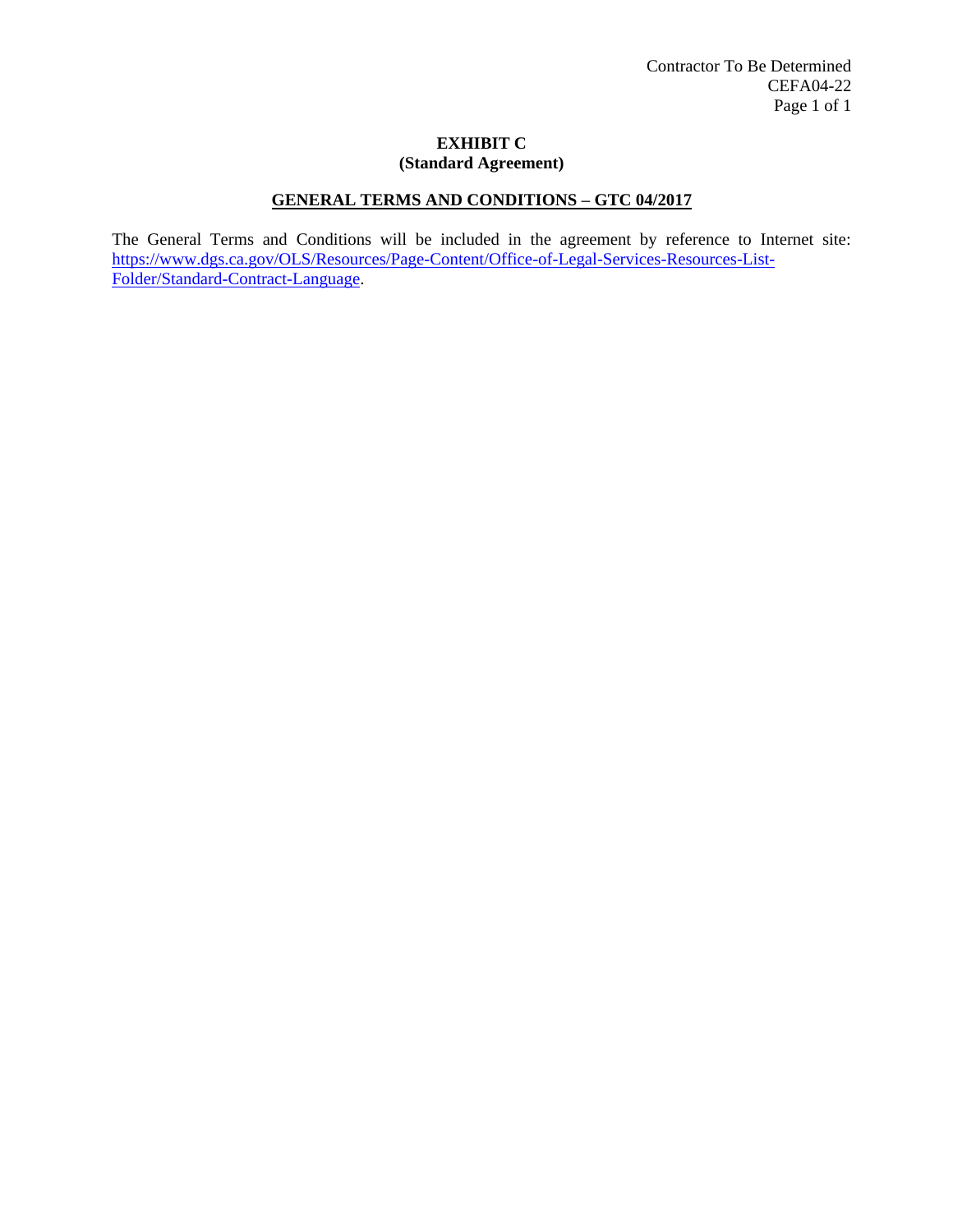## **SPECIAL TERMS AND CONDITIONS**

## **1. Excise Tax**

The State of California is exempt from federal excise taxes, and no payment will be made for any taxes levied on employees' wages. The State will pay for any applicable State of California or local sales or use taxes on the services rendered or equipment or parts supplied pursuant to this Agreement. California may pay any applicable sales and use tax imposed by another state.

## **2. Settlement of Disputes**

In the event of a dispute, Contractor shall file a "Notice of Dispute" with a Deputy Treasurer of the State Treasurer's Office within ten (10) days of discovery of the problem. Within ten (10) days, the Deputy Treasurer shall meet with the representatives of Contractor and the State identified in of Exhibit A for purposes of resolving the dispute. The decision of the Deputy Treasurer shall be final.

## **3. Evaluation of Contractor**

Pursuant to Public Contract Code sections 10367 and 10369 within sixty (60) days after the completion of this Agreement, the State shall complete a written evaluation of Contractor's performance under this Agreement. If this Agreement is a contract for consultant services and if Contractor did not satisfactorily perform the work, a copy of the evaluation will be sent to the Department of General Services (DGS), Office of Legal Services, and to the Contractor within fifteen (15) working days of the completion of the evaluation in accordance with Public Contract Code section 10371.

## **4. No Agency Liability**

The Contractor warrants by execution of this Agreement that no person or selling agency has been employed or retained to solicit or secure this Agreement upon agreement or understanding for a commission, percentage, brokerage, or contingent fee, excepting bona fide employees or bona fide established commercial or selling agencies maintained by the Contractor for the purpose of securing business. For breach or violation of this warranty, the State shall, in addition to other remedies provided by law, have the right to annul this Agreement without liability, paying only for the value of the work actually performed, or otherwise recover the full amount of such commission, percentage, brokerage, or contingent fee.

## **5. Potential Subcontractors**

Nothing contained in this Agreement or otherwise, shall create any contractual relationship between the State and any subcontractors, and no subcontract shall relieve the Contractor of his responsibilities and obligations hereunder. The Contractor agrees to be as fully responsible to the State for the acts and omissions of its subcontractors and of persons either directly or indirectly employed by any of them as it is for the acts and omissions of persons directly employed by the Contractor. The Contractor's obligation to pay its subcontractors is an independent obligation from the obligation of the State to make payments to the Contractor. As a result, the State shall have no obligation to pay or to enforce the payment of any moneys to any subcontractor.

## **6. Force Majeure**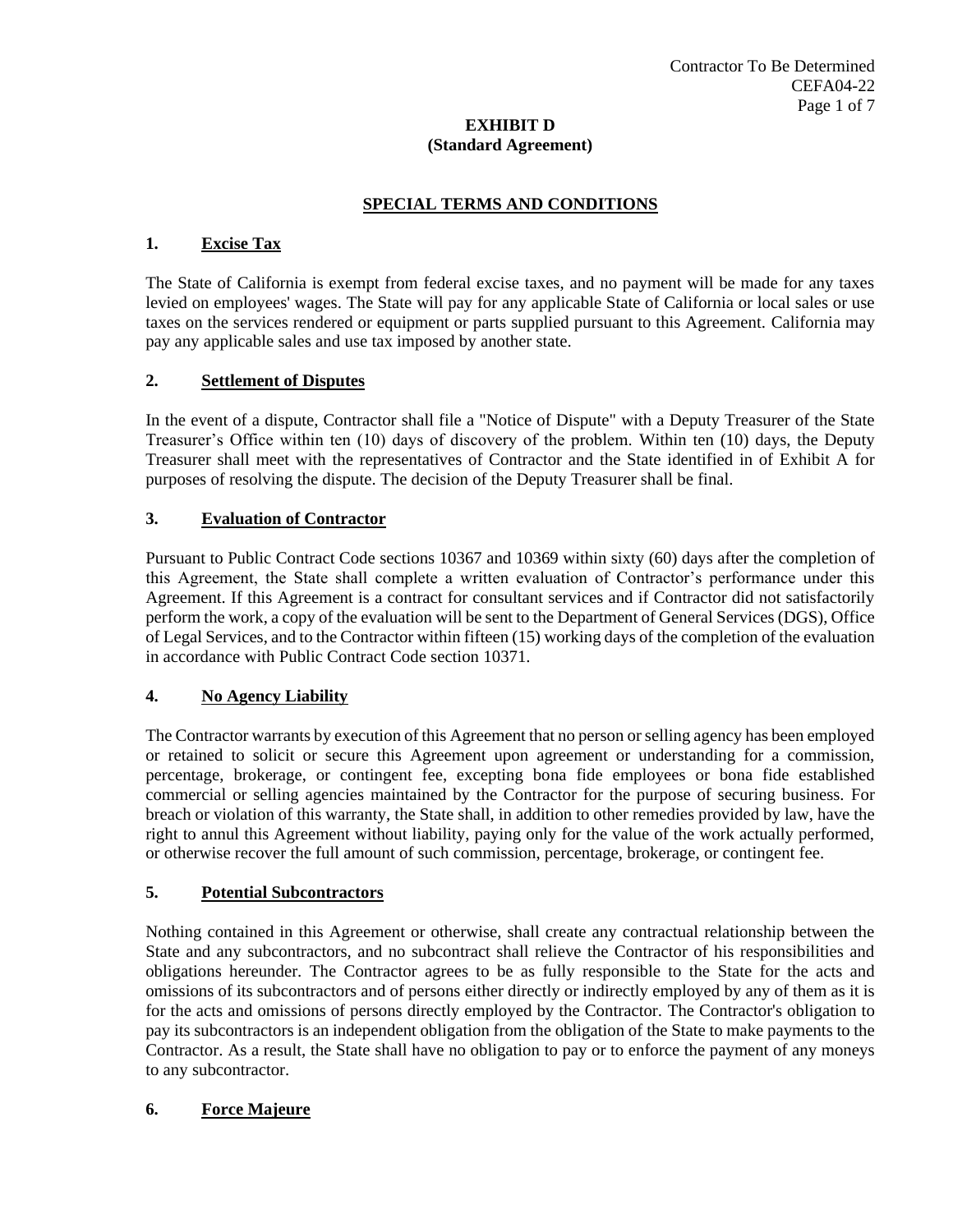Neither party to this Agreement shall be liable for damages resulting from delayed or defective performance when such delays arise out of causes beyond the control and without the fault or negligence of the offending party. Such causes may include, but are not restricted to, acts of God or of the public enemy, acts of the State in its sovereign capacity, fires, floods, power failure, disabling strikes, epidemics, quarantine restrictions, and freight embargoes.

## **7. Waivers**

No delay on the part of any party in exercising any right, power or privilege hereunder shall operate as a waiver thereof, nor shall any waiver on the part of any party of any right, power or privilege hereunder, nor any single or partial exercise of any right, power or privilege hereunder, preclude any other or further exercise thereof or the exercise of any other right, power or privilege hereunder.

## **8. Incorporation of Amendments to Applicable Laws**

Any references to sections of federal or state statutes or regulations shall be deemed to include a reference to any amendments thereof and any successor provisions thereto.

## **9. Confidentiality**

All financial, statistical, personal, technical and other data and information relating to the operations of the State which are designated confidential by the State and become available to Contractor shall be protected by Contractor from unauthorized use and disclosure.

## **10. Titles/Section Headings**

Titles and headings are for convenience of reference only, and shall have no effect on the construction or legal effect of this Agreement.

## **11. Choice of Law**

Notwithstanding Paragraph 14 of Exhibit C (General Terms and Conditions), this Agreement shall be administered, construed, and enforced according to the laws of the State of California (without regard to any conflict of laws provisions) to the extent such laws have not been preempted by applicable federal law. Any suit brought hereunder, including any action to compel arbitration or to enforce any award or judgment rendered thereby, shall be brought in state court sitting in Sacramento, California, the parties hereby waiving any claim or defense that such forum is not convenient or proper. Each party agrees that any such court shall have in personam jurisdiction over it and consents to service of process in any manner authorized by California law.

## **12. Notices**

The parties agree that to avoid unreasonable delay in the progress of the services performed hereunder, Contractor and the State have designated in Exhibit A specific staff representatives for the purpose of communication between the parties. Any notice or other written communication required or which may be given hereunder shall be deemed given when delivered personally, or by mail three (3) days after the date of mailing, unless by express mail then upon the date of confirmed receipt, to the representatives named in Exhibit A.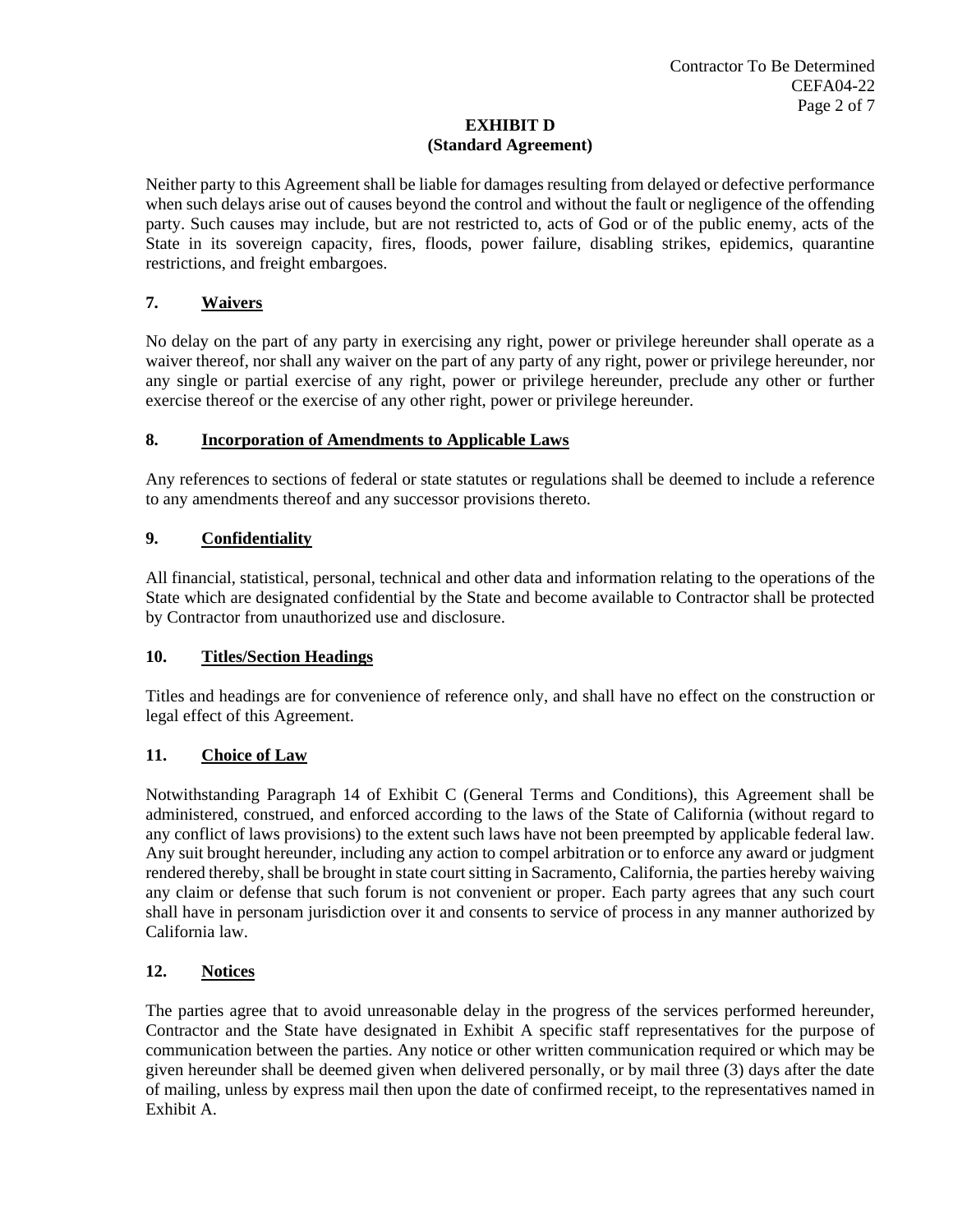Either party hereto may, from time to time by notice in writing served upon the other as aforesaid, designate a different mailing address or a different or additional person to which all such notices or demands thereafter are to be addressed.

## **13. Permits and Licenses**

Contractor shall carry out its duties and responsibilities herein in accordance with, be limited in the exercise of its rights by, and observe and comply with, all federal, state, city and county laws, rules or regulations affecting services under this Agreement. Contractor shall procure and keep in full force and effect during the term of this Agreement all permits and licenses necessary to accomplish the work contemplated in this Agreement.

## **14. Books and Records**

Contractor shall keep accurate books and records connected with the performance of this Agreement for a period of at least three (3) years. Contractor shall ensure that books and records of subcontractors, suppliers, and other providers shall also be accurately maintained. Such books and records shall be kept in a secure location and shall be available for inspection and copying by the State and its representatives at any time.

## **15. Key Personnel**

a. A resume for each member of Contractor's staff who will exercise a significant administrative, policy, or consulting role under this Agreement is attached to this Agreement as Attachment 1. These members of Contractor's staff shall be hereafter referred to (both individually and collectively) as "Key Personnel."

b. Contractor shall not substitute, replace or reassign Key Personnel without the prior approval of the State.

c. This Agreement may be terminated immediately, in the sole discretion of the State and upon written notice from the State to Contractor, because of any change in or departure of any of the Key Personnel.

## **16. Changes in Control, Organization or Key Personnel**

Contractor shall promptly, and in any case within five (5) days, notify the State in writing: (i) if any of Contractor's representations and warranties, as set forth in this Agreement, cease to be true at any time during the term of this Agreement; (ii) of any change in Contractor's staff who exercises a significant administrative, policy, or consulting role under this Agreement, including without limitation any Key Personnel; (iii) of any change in the majority ownership, control, or business structure of Contractor; or (iv) of any other material change in Contractor's business, partnership or corporate organization. All written notices from Contractor under this provision shall contain sufficient information to permit the State to evaluate the changes within Contractor's staff or organization under the same criteria as was used by the State in its award of this Agreement to Contractor.

## **17. Insurance Requirements**

Contractor warrants that it carries adequate liability, worker's compensation and other necessary insurance and shall maintain such insurance at levels acceptable to the State in full force and effect during the term of this Agreement. Contractor agrees to furnish satisfactory evidence of this insurance coverage to the State upon request.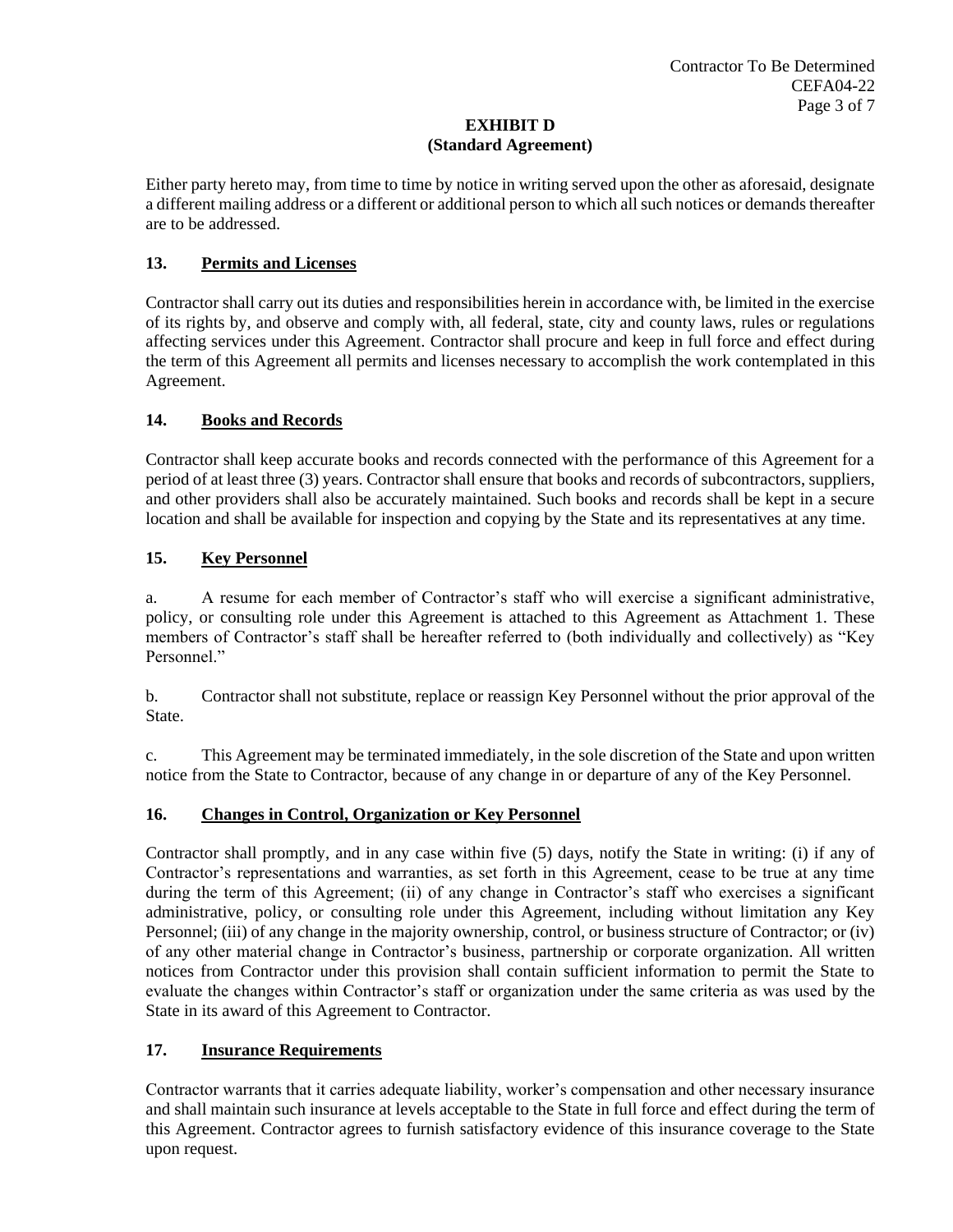### **18. Subcontractors**

a. Contractor shall perform the work contemplated by this Agreement with resources available within its own organization except for subcontracted work identified in this Agreement or other attachment incorporated hereto. No other portion of the work pertinent to this Agreement shall be subcontracted without written authorization by the State. The subcontractor must be mutually agreed upon in advance by both parties.

b. Contractor shall require that any subcontractor agree to be bound by all provisions of this Agreement, as applicable.

### **19. Notice of Proceedings**

Contractor shall promptly notify the State in writing of any investigation, examination or other proceeding involving Contractor, including any Key Personnel, commenced by any regulatory agency, which proceeding is not conducted in the ordinary course of Contractor's business.

### **20. Cumulative Remedies**

The rights and remedies provided herein are cumulative and are not exclusive of any rights or remedies that any party may otherwise have at law or in equity.

#### **21. Binding Effect**

This Agreement, any instrument or agreement executed pursuant to this Agreement, and the rights, covenants, conditions and obligations of Contractor and the State contained therein, shall be binding upon the parties and their successors, assigns and legal representatives.

#### **22. Publicity**

No publicity release or announcement concerning this Agreement or the transactions contemplated herein shall be issued by Contractor without advance written approval by the State.

#### **23. Services or Procurement Resulting from Agreement**

Neither Contractor, nor any of its subsidiaries, officers or directors, may submit a bid or be awarded a contract for the provision of services, procurement of goods or supplies, or any other related action which is required, suggested, or otherwise deemed to be an outgrowth of the advice or recommendations that Contractor provides under this Agreement.

#### **24. Agreement Does Not Violate Law**

Contractor represents and warrants that neither the execution of this Agreement nor the acts contemplated hereby nor compliance by Contractor with any provisions hereof will:

a. Violate any provision of the charter documents of Contractor;

b. Violate any statute or law or ordinance or any judgment, decree, order, regulation or rule of any court or governmental authority applicable to Contractor; or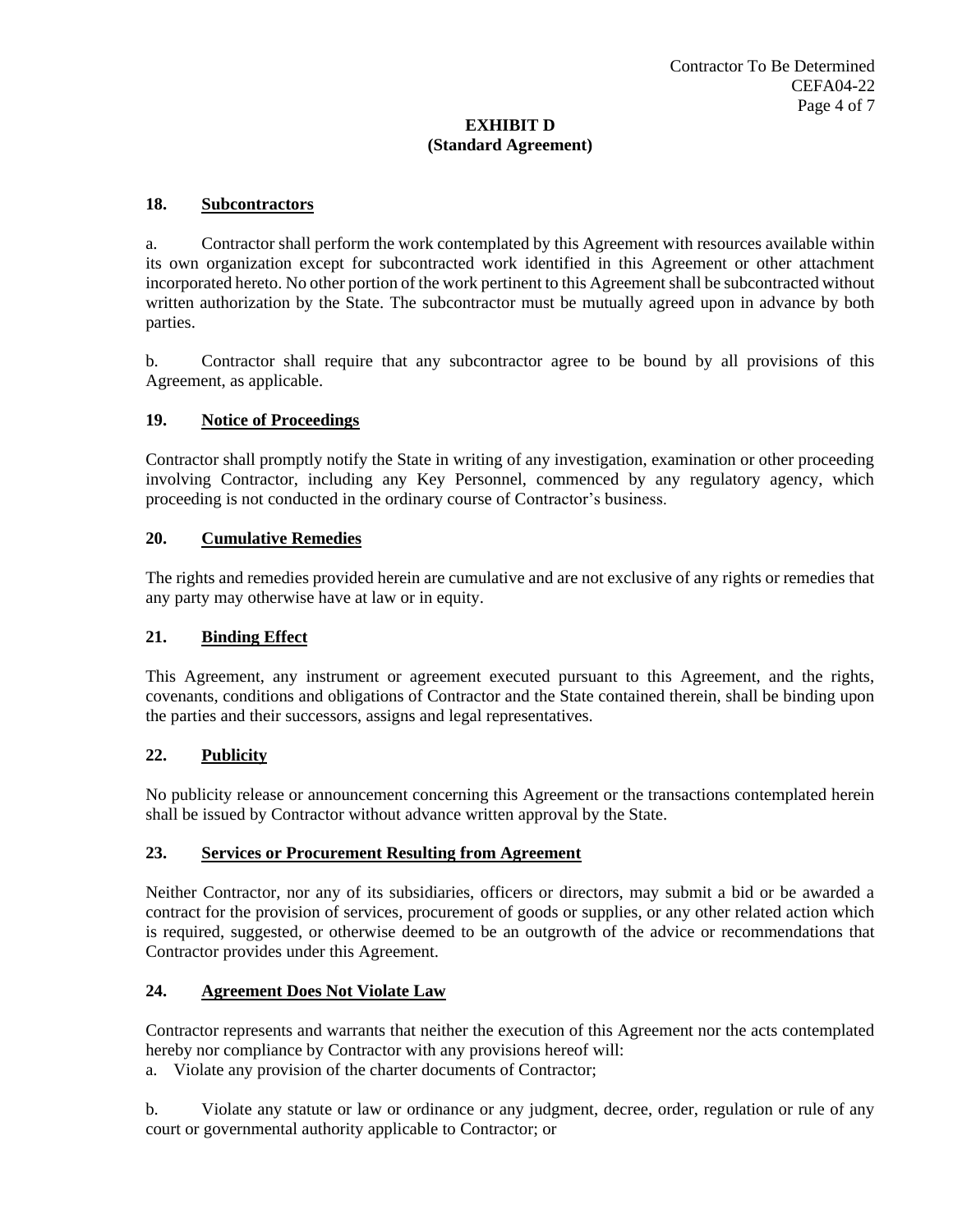c. Violate, or be in conflict with, or constitute a default under, or permit the termination of, or require the consent of any person under, any agreement to which Contractor may be bound, the violation of which in the aggregate would have a material adverse effect on the properties, business, prospects, earnings, assets, liabilities or condition (financial or otherwise) of Contractor.

## **25. Power and Authority**

Contractor represents and warrants that it has the power and authority to enter into this Agreement and to carry out its obligations hereunder. The execution of this Agreement has been duly authorized by Contractor and no other proceeding on the part of Contractor is necessary to authorize this Agreement. Contractor has completed, obtained and performed all registrations, filings, approvals, authorizations, consents or examinations required by any government or governmental authority for its acts contemplated by this Agreement.

## **26. Signature Authorization**

The person signing this Agreement warrants that he/she is an agent of Contractor and is duly authorized to enter into this Agreement on behalf of Contractor.

### **27. Entire Agreement; Order of Precedence**

a. This Agreement, including documents that have been incorporated in this Agreement by reference, contains all representations and the entire understanding between the parties hereto with respect to the subject matter hereof. Any prior correspondence, memoranda or agreements are replaced in total by this Agreement.

b. In the event there are any inconsistencies or ambiguities among the terms of this Agreement and incorporated documents, the following order of precedence shall be used: (i) applicable laws; (ii) the terms and conditions of this Agreement, including exhibits and attachments; (iii) the Request for Proposal (RFP) if any; (iv) Contractor's response to the RFP if any; and  $(v)$  any other provisions, terms, or materials incorporated herein.

#### **28. Termination at Option of the State**

In addition to the provisions of Paragraph 7 of Exhibit C (General Terms and Conditions), this Agreement may be terminated in whole or in part at any time sixty (60) days' written notice by the State, for any reason. Upon receipt of a termination notice, Contractor shall promptly discontinue all services affected unless the notice specifies otherwise. In the event the State terminates all or a portion of this Agreement for any reason, it is understood that the State will provide payment to Contractor for satisfactory services rendered prior to the termination, but not in excess of the maximum amount of this Agreement.

#### **29. Termination for Insolvency**

Contractor shall notify the State immediately in writing in the event that Contractor files any federal bankruptcy action or state receivership action, any federal bankruptcy or state receivership action is commenced against Contractor, Contractor is adjudged bankrupt, or a receiver is appointed and qualifies. In the event of any of the foregoing events, or if the State determines, based on reliable information, that there is a substantial probability that Contractor will be financially unable to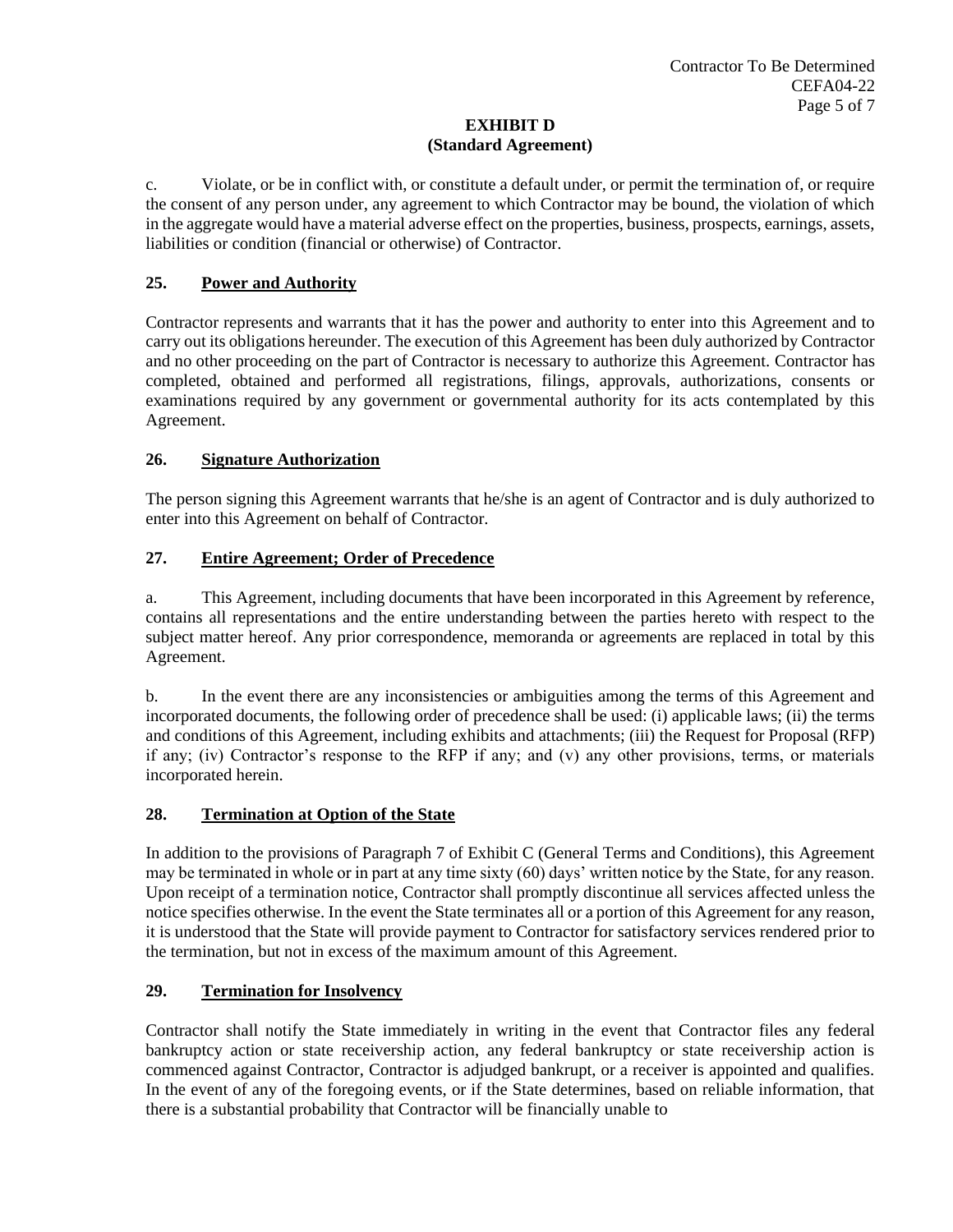continue performance under this Agreement, the State may terminate this Agreement and all further rights and obligations immediately.

## **30. Completion**

In the event of termination for default, the State reserves the right to take over and complete the work by contract or other means. In such case, Contractor will be liable to the State for any additional cost incurred by the State to complete the work whether reimbursed or not.

## **31. Effect of Termination**

All duties and obligations of the State and Contractor shall cease upon termination of this Agreement, except that:

a. Each party shall remain liable for any rights, obligations, or liabilities arising from activities carried on by it under this Agreement prior to the effective date of termination; and

b. Contractor shall provide for the return of all records of the State to the State or its designee and shall cooperate fully to effect an orderly transfer of services.

## **32. Termination for Expatriation**

Contractor shall notify the State immediately in writing in the event that Contractor or its parent files any notice with the Securities and Exchange Commission that Contractor intends to reincorporate offshore. In the event of such notice, the State may terminate this Agreement and all further rights and obligations immediately by giving five (5) days' notice in writing in the manner specified herein.

## **33. Compliance With Political Reform Act**

**Contractor acknowledges that the State is subject to the provisions of the Political Reform Act (Government Code section 81000 et seq. and all regulations adopted thereunder, including, but not limited to, California Code of Regulations, title 2, section 18700 et. seq.)** and Contractor shall comply promptly with any requirement thereunder. If required by law, Contractor shall require its personnel, including without limitation, its Key Personnel all later substitutions therefore, to file Statements of Economic Interests in compliance with the Conflict of Interest Code for the Office of the State Treasurer and the various boards, authorities, commissions, and committees chaired by the State Treasurer (California Code of Regulations, title 2, section 1897). All such reports shall be filed simultaneously with the State*.*

## **34. Darfur Contracting Act**

Effective January 1, 2009, all Invitations for Bids (IFB) or Requests for Proposals (RFP) for goods or services must address the requirements of the Darfur Contracting Act of 2008 (Act). (Public Contract Code section 10475 et seq.) The Act was passed by the California Legislature and signed into law by the Governor to preclude State agencies generally from contracting with "scrutinized" companies that do business in the African nation of Sudan of which the Darfur region is a part, for the reasons described in Public Contract Code section 10475.

A scrutinized company is a company doing business in Sudan as defined in Public Contract Code section 10476. Scrutinized companies are ineligible to, and cannot, bid on or submit a proposal for a contract with a State agency for goods or services. (Public Contract Code section 10477(a).)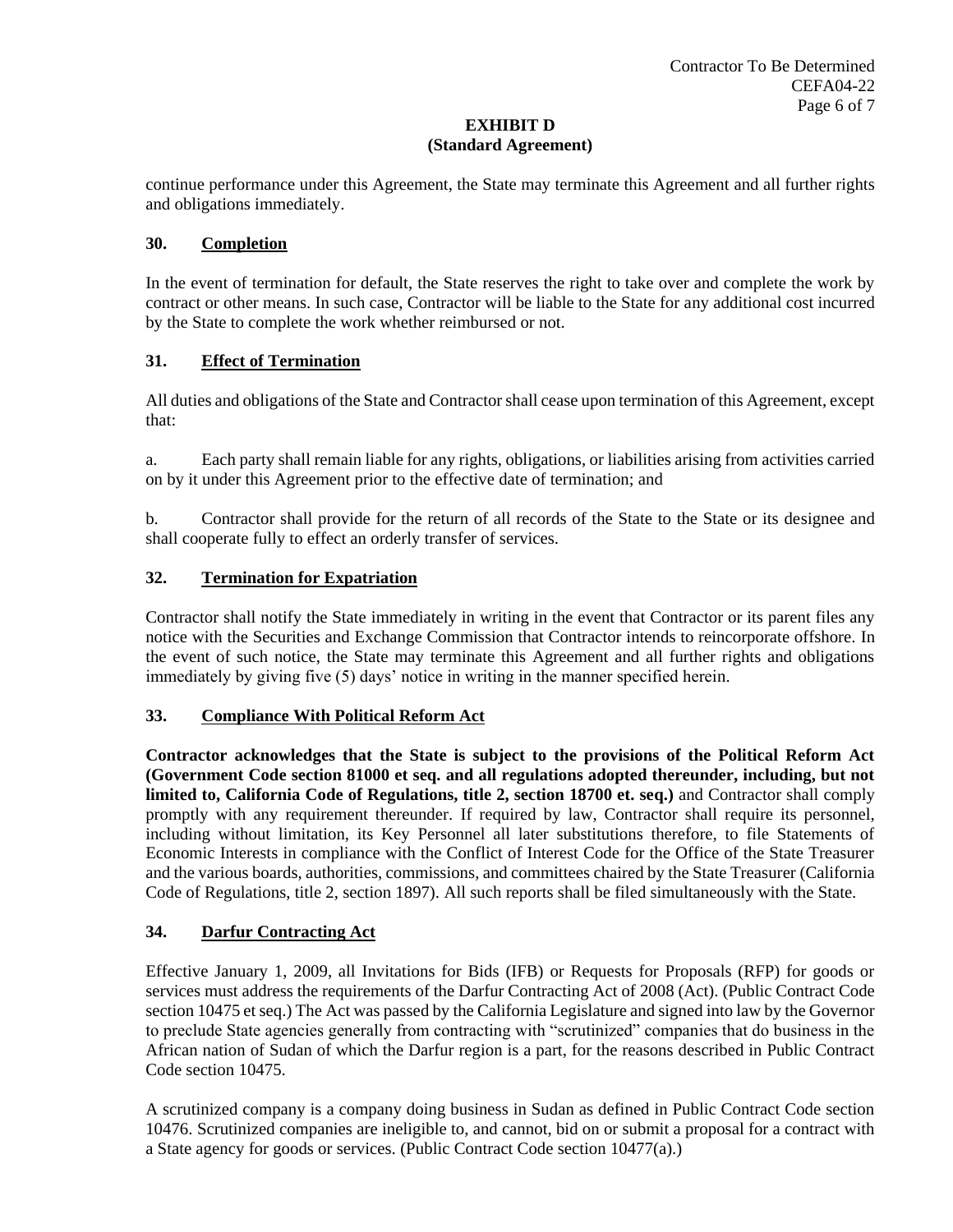Therefore, Public Contract Code section 10478(a) requires a company that currently has (or within the previous three years has had) business activities or other operations outside of the United States to certify that it is not a "scrutinized" company when it submits a bid or proposal to a State agency. A scrutinized company may still, however, submit a bid or proposal for a contract with a State agency for goods or services if the company first obtains permission from DGS according to the criteria set forth in Public Contract Code section 10477(b).

## **35. Labor Neutrality Policy**

CEFA recognizes the value of labor organizing and encourages the entities with which it contracts to demonstrate that they also value this principle by encouraging management neutrality in labor organizing activities.

To remain "neutral" means not to take any action or make any statement that will directly or indirectly state or imply any support for or opposition to the selection by the Contractor's employees of a collective bargaining agent, or preference or opposition to any particular union as a bargaining agent. Nothing in this section obligates or prohibits the Contractor from entering into private neutrality, labor peace or other lawful agreements with a labor organization seeking to represent or who currently represents the Contractor's employees.